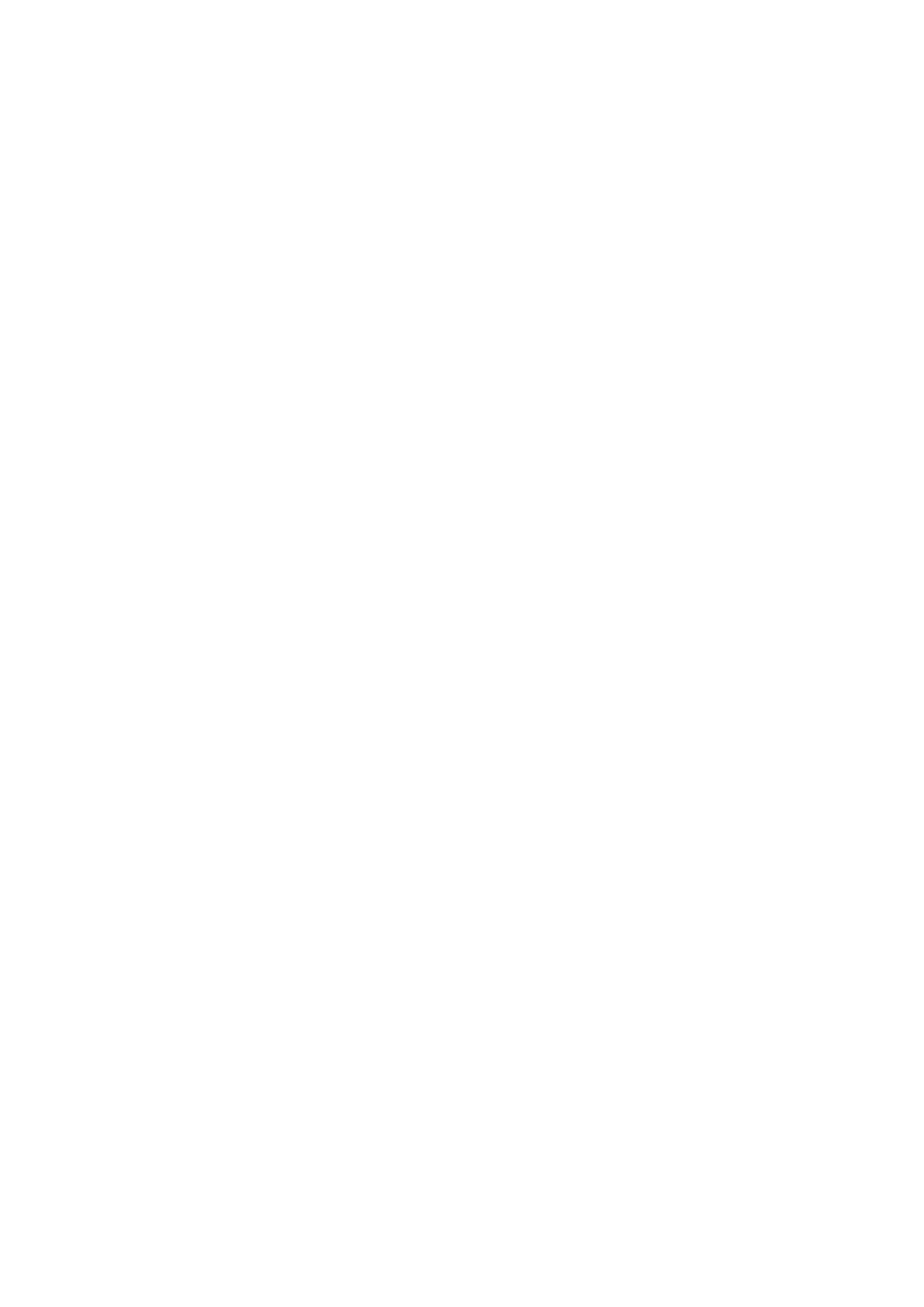

**Institutionen för husdjursgenetik**

# **Genetic association of Canine Lymphocytic Thyroiditis (CLT) with DLA class II in Giant Schnauzer and Hovawart dogs**

**by** 

*Maria Wilbe* 

**Agrovoc:** Canine lymphocytic thyroiditis, Cytotoxic T lymphocyte-associated 4, Dog leukocyte antigen, Major Histocompatibility Complex, Autoimmunity

Handledare: *Göran Andersson Katarina Stenshamn* **Examensarbete 297** *Katarina Ferm* **2007**

Examensarbete ingår som en obligatorisk del i utbildningen och syftar till att under handledning ge de studerande träning i att självständigt och på ett vetenskapligt sätt lösa en uppgift. Föreliggande uppsats är således ett elevarbete och dess innehåll, resultat och slutsatser bör bedömas mot denna bakgrund. Examensarbete på D-nivå i ämnet husdjursgenetik, 20 p (30 ECTS).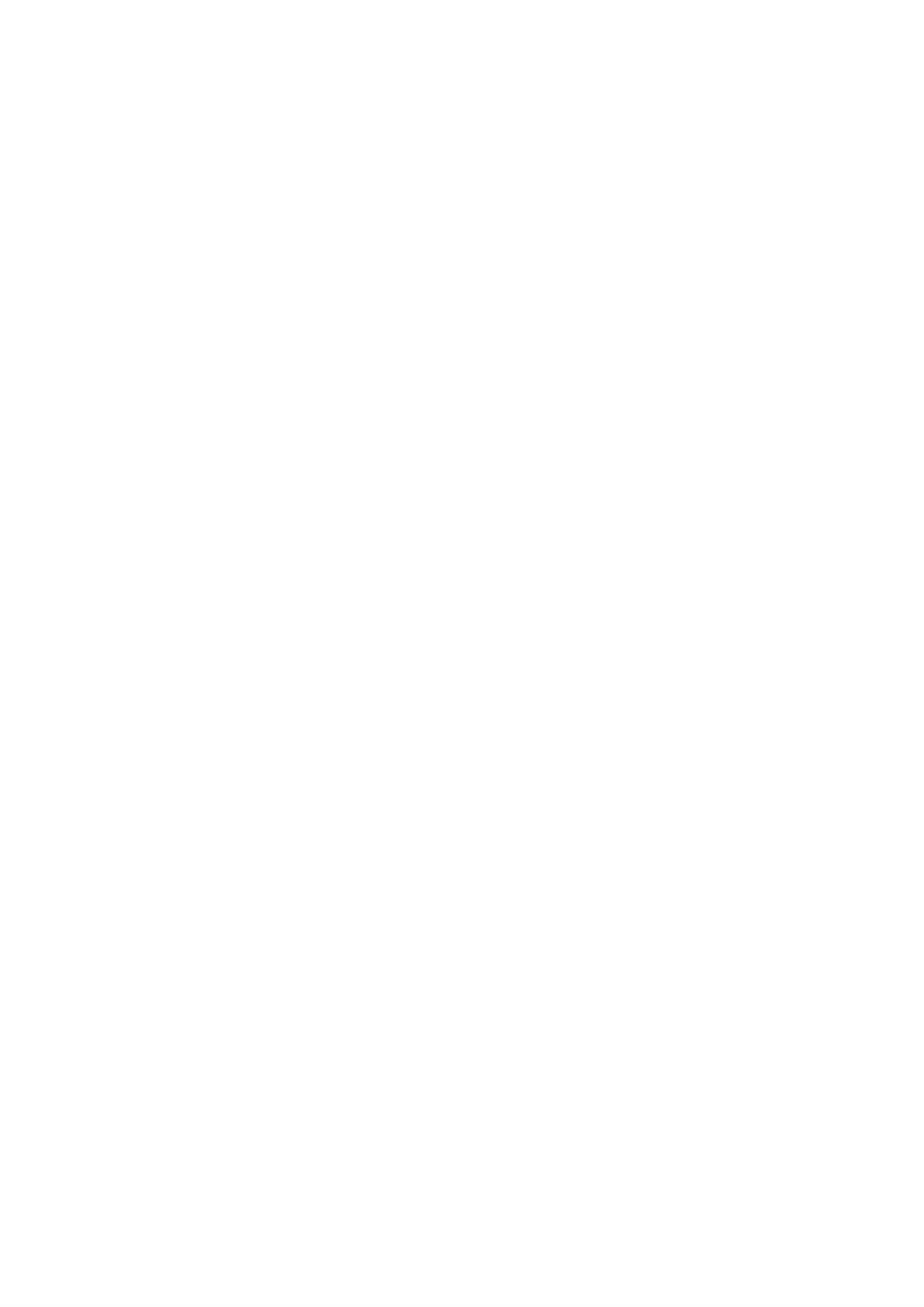# **Genetic association of Canine Lymphocytic Thyroiditis (CLT) with DLA class II in Giant Schnauzer and Hovawart dogs**

#### **Maria Wilbe**

#### **Abstract**

 Canine Lymphocytic Thyroiditis (CLT) resembles naturally occurring lymphocytic thyroiditis in White Leghorn chickens and Hashimoto's thyroiditis in man. It is a common autoimmune endocrine disease in dogs which is a result of destruction of the thyroid glands. Many autoimmune diseases show associations with the major histocompability complex (MHC) class II alleles.

 Within the canine Major Histocompatibility Complex (*DLA*) some of the class II genes are highly polymorphic. In this study an evaluation of the association between *DLA* class II haplotype and the risk for developing CLT has been performed by sequencing the polymorphic exon 2 form the genes *DLA-DRB1*, *DLA-DQA1* and *DQB1*.

 Two high-risk breeds for developing CLT, Giant Schnauzer and Hovawart, have been analysed from a total of 198 dogs. Included in the study were 35 healthy controls, 3 borderline cases and 87 CLT-positive dogs.

Results show that Giant Schnauzers carrying the haplotype

*DRB1\*01201DQA1\*00101DQB1\*0020* have an increased risk to develop CLT, cases 22.5% versus controls 4.5%.

This with an odds ratio =  $6.0667$  and with a p value =  $0.015401$  which shows that the increased risk to develop CLT is statistically significant.

In Hovawart dogs the risk haplotype *01201\*00401\*013017* was present in 45 % (cases 43% versus controls 50%) of the total dogs analyzed. In this breed there was no evidence for an increased risk to develop CLT for dogs with this haplotype.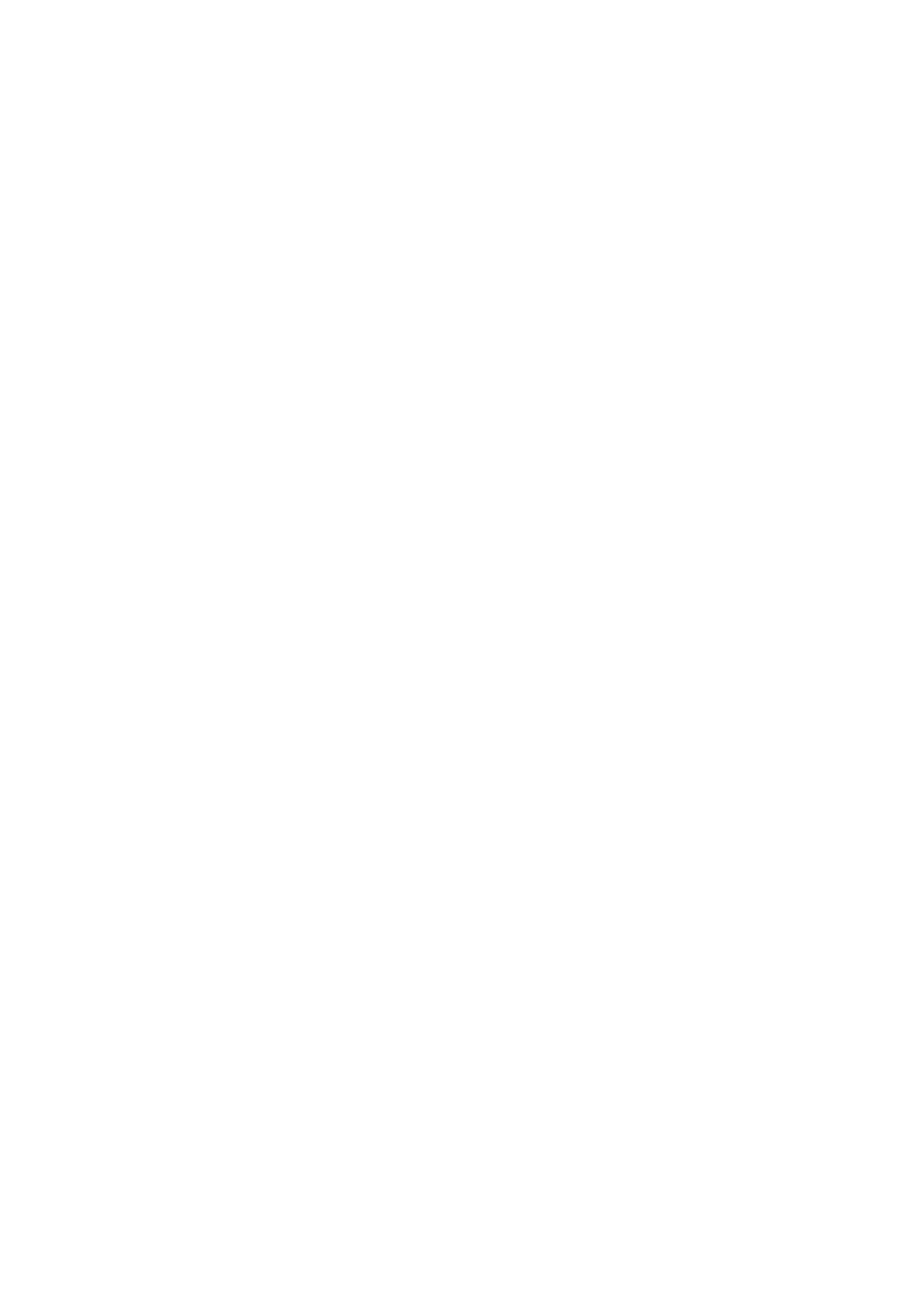# **Index**

| 8.1. Table S1. Clinical and diagnostic information for all dogs16 |  |
|-------------------------------------------------------------------|--|
| 8.2. Table S2A. Giant Schnauzer 2x2 Contingency tables21          |  |
|                                                                   |  |
|                                                                   |  |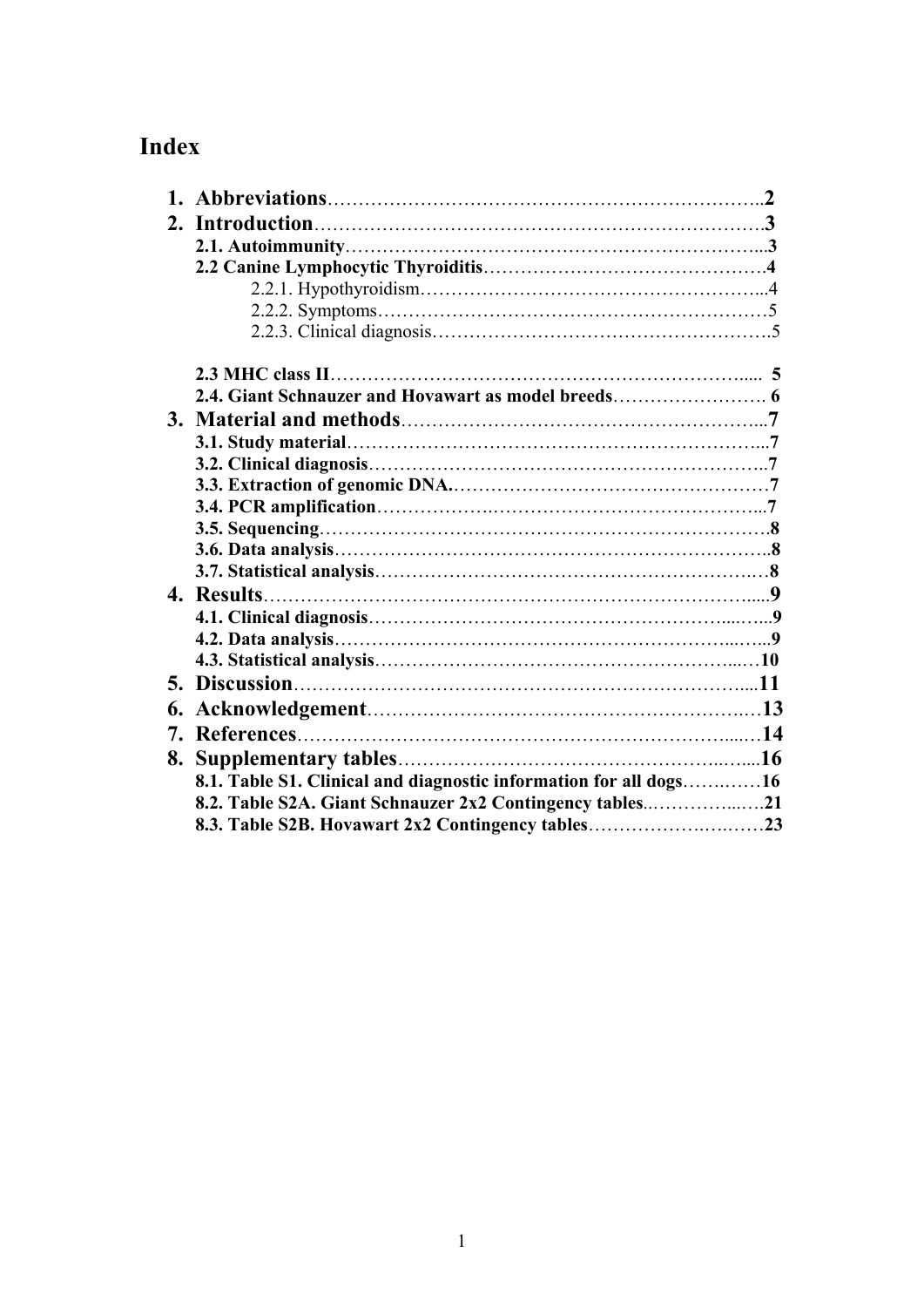# **1. Abbreviations**

| <b>CLT</b>     | Canine lymphocytic thyroiditis      |
|----------------|-------------------------------------|
| CTLA4          | Cytotoxic T lymphocyte-associated 4 |
| <b>DLA</b>     | Dog leukocyte antigen               |
| <b>GS</b>      | Giant Schnauzer                     |
| <b>GWA</b>     | Genome-wide Association             |
| <b>HLA</b>     | Human leukocyte antigen             |
| <b>HW</b>      | Hovawart                            |
| <b>LYP</b>     | Lymphoid tyrosine phosphatase       |
| <b>MHC</b>     | Major Histocompatibility Complex    |
| T <sub>3</sub> | Thyronin                            |
| T4             | Thyroxin                            |
| TgAA           | Thyroglobulin autoantibody          |
| <b>TSH</b>     | Thyroid stimulating hormone         |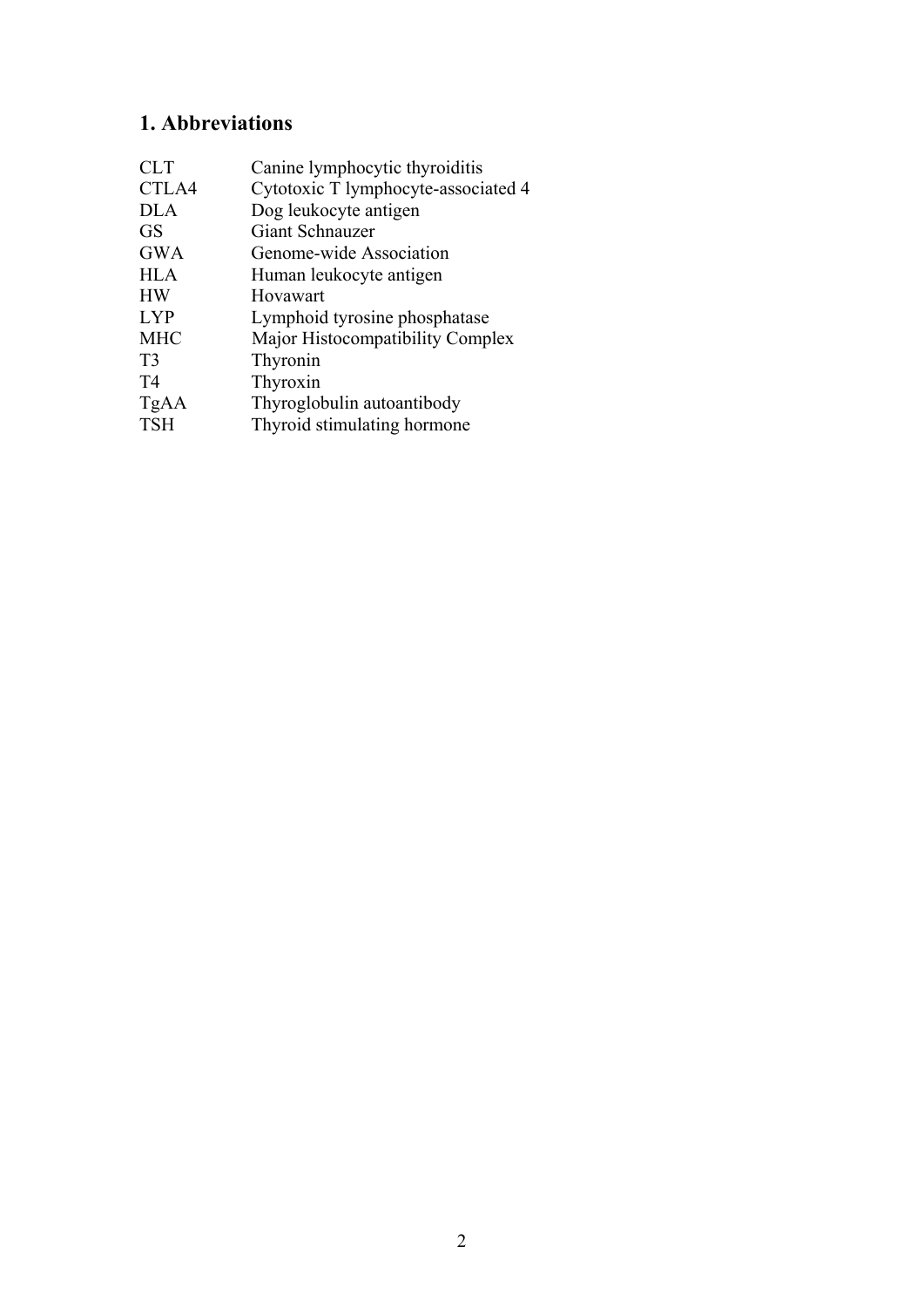#### **2. Introduction**

 The major histocompatibility complex (*MHC*) class II genes are strong genetic risk factors for many autoimmune diseases including Lymphocytic Thyroiditis in canines. Two dog breeds, Giant Schnauzer (GS) and Hovawart (HW), which shows an increased risk for developing the disease, were included in the study.

 A genetic association between canine lymphocytic thyroiditis (CLT) and the *DLA-DRB1\*01201* allele has already showed to be an increased risk factor.<sup>1</sup>

 The aims of this study is to extend the *DLA-DRB1* study by also determine the nucleotide sequence of the polymorphic exon 2 for *DLA-DQA1* and –*DQB1* genes and then evaluate whether there is an association between DLA class II haplotype and the risk for developing CLT.

#### **2.1 Autoimmunity**

 The immune system's task is to protect the body against foreign organisms and material. Therefore it is essential to know what is self (autoantigen) and what is foreign (non-self) to the body. Autoimmunity is the failure of an organism to completely recognize what is self and what is foreign to the body. This results in an immune response against its own cells and /or tissue.<sup>2</sup>

 Most immunodeficiency diseases results from a defective gene which results in an elimination or mutation in one or more components in the immune system. This can effect T- or B-lymphocyte development, phagocyte function and components of the complement system.

Self tolerance is normally controlling and preventing autoimmune diseases.<sup>3</sup> During development, self and non-self antigens are presented by MHC class I and II molecules to T-lymphocytes. Those T-cells that interact get a protective signal that prevents apoptosis. Those that have not reacted with MHC go through cell death. This process is known as positive selection. During negative selection, the surviving thymocytes are tested for affinity for MHC molecules on antigen presenting cells. Only those with a low to moderate affinity are able to mature.<sup>4</sup>

 Despite this process, some self-reacting lymphocytes do mature and can be activated and cause autoimmune diseases, also not all self antigens are expressed during development.<sup>3</sup>

 Autoimmune diseases can be classified into two types, organ-specific or systemic. In organ-specific autoimmune diseases the autoimmunity is only expressed in a certain organ compared to systemic, where many tissues in the body are affected. Table 1a and b shows organ-specific and systemic autoimmune diseases in humans and which autoantigen that is recognized.<sup>2</sup>

| Autoantigen            | Disease                  | Target organ           |
|------------------------|--------------------------|------------------------|
| TSH receptors (hGT)    | Grave's disease          | Thyroid glands         |
| Thyroid peroxidise     | Hashimoto's thyroiditis  | Thyroid glands         |
| Myelin sheets          | Multiple Sclerosis       | Central nervous system |
| Beta cells (IA-2, GAD, | Type 1 diabetes mellitus | Pancreas               |
| $GM2-1)$               |                          |                        |

Table 1a. Organ-specific autoimmune diseases in humans.<sup>2</sup>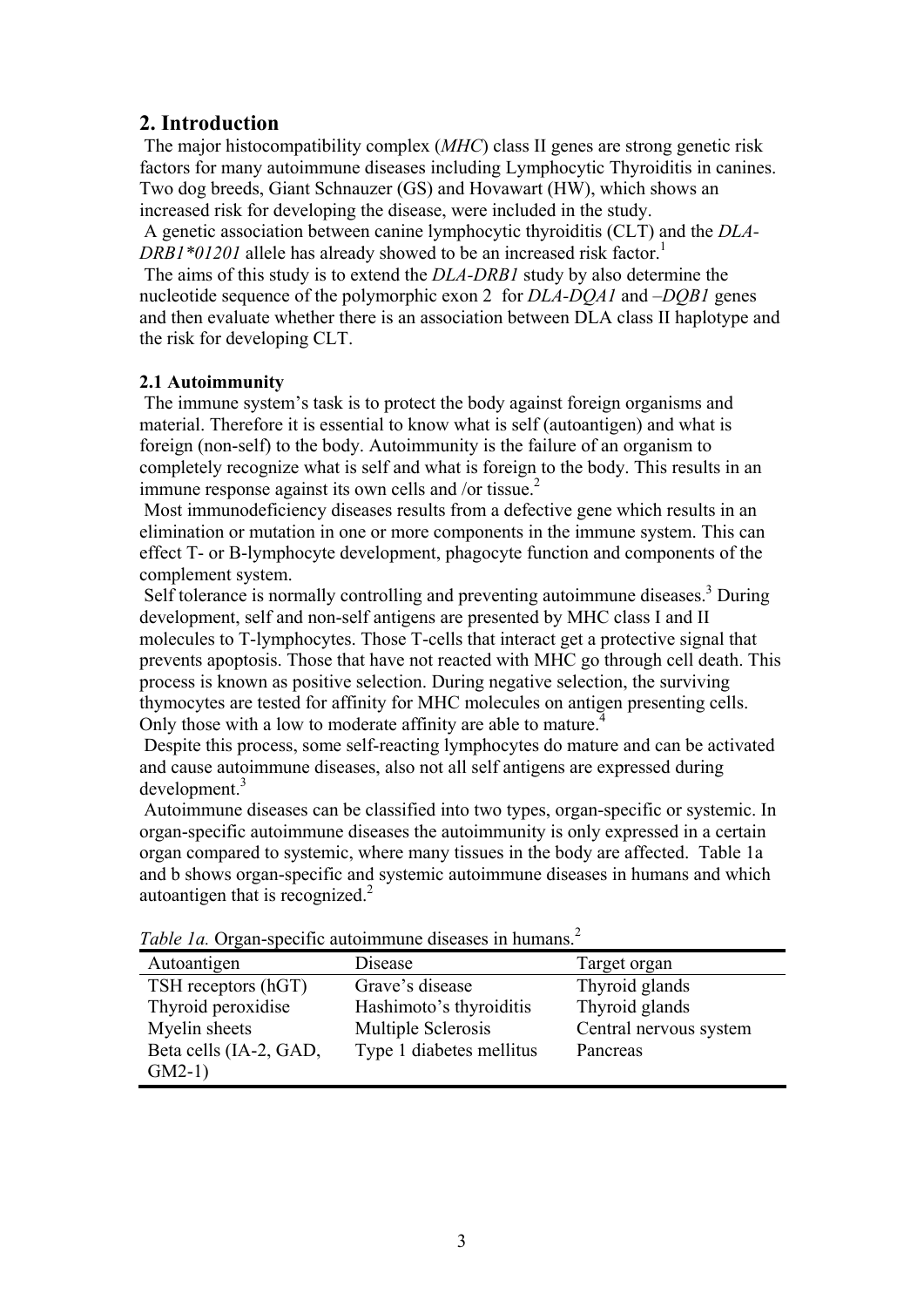| Autoantigen                  | Disease              |
|------------------------------|----------------------|
| Joints, skin, blood vessels, | Rheumatoid arthritis |
| heart, lungs and muscles     |                      |
| Cells in skin, kidney and    | Systemic lupus       |
| brain                        | erythematosus        |
| Skin and intestine           | Scleroderma          |
| Salivary glands, tear glands | Sjögren's syndrome   |
| and joints                   |                      |

Table 1b. Systemic autoimmune diseases in humans.<sup>2</sup>

 Autoimmune diseases are a result of multiple factors, both genetic and environmental.

Most of the genes that are predisposing factors affect autoantigen availability, apoptosis, signalling pathways, cytokine expression and expression of co-stimulatory molecules $^3$ 

#### **2.2. Canine Lymphocytic Thyroiditis**

 Canine hypothyroidism is a common endocrine disease of dogs and approximately half of all cases are caused by lymphocytic thyroiditis, which is similar to Hashimoto's thyroiditis in man and lymphocytic thyroiditis in White Leghorn chickens. The disease is characterized by an increase of infiltration of autoreactive T cells and other activated lymphocytes in the thyroid gland, autoantibodies against proteins from the thyroid gland and high concentrations of thyroid stimulating hormones  $(TSH)$ .<sup>5</sup>

#### 2.2.1. Hypothyroidism

 Hypothyroidism is a result of destruction of the thyroid gland. The thyroid gland is located in the neck, above the larynx and its main function is to produce thyroxin (T4) that regulates the metabolism. If the T4 levels in the blood are too low the pituitary glands is stimulated to produce TSH by hypothalamus that produces  $TRH<sup>6</sup>$  Secretion of TSH stimulates secretion of T4 and triiodothyronine (T3). When the T4 and T3 levels increase the TSH secretion is inhibited by negative feedback.<sup>7</sup> See Figure 1.



*Figure 1*. Regulation of thyroid hormones through a negative feedback mechanism<sup>8</sup> (Cargill. J. et al. 2005. *Hypothyroidism article*).

 The physiology of thyroid glands is the basics for all tests for hypothyroidism. The cause of hypothyroidism can be classified as primary, secondary or tertiary. At the primary causes, the levels of T4 and T3 are low but the TSH secretion is increased which is associated with the thyroid glands. Secondary causes are associated with a deficiency of TSH and pituitary glands and tertiary causes with a TRH deficiency from hypothalamus. CLT is an autoimmune disease that is associated with the primary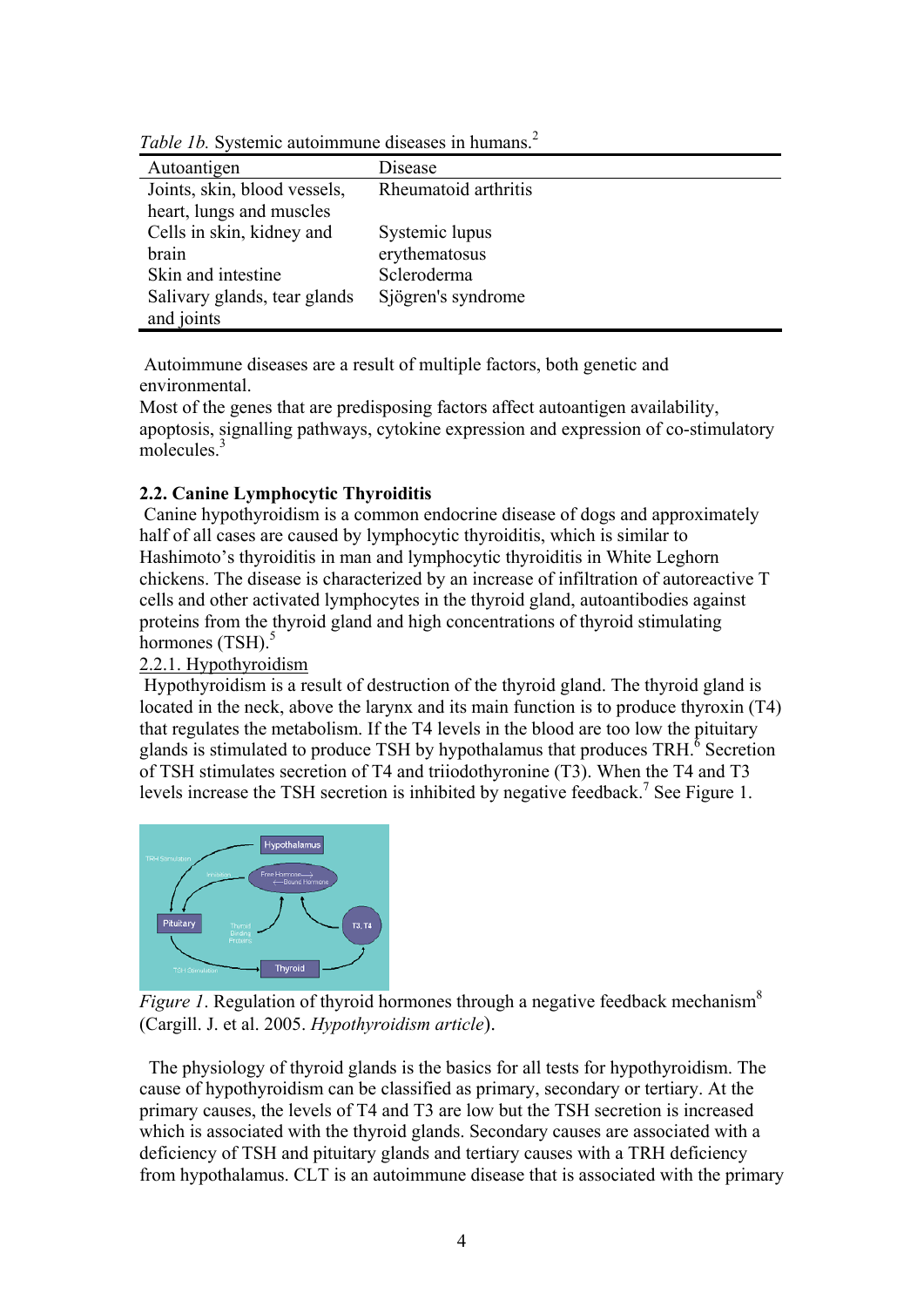causes where the thyroid glands are infiltrated with lymphocytes that destroy the thyroid cells that produce T4. Therefore a large amount of free T4 is circulating in the bloodstream and also an increase of TSH can be shown. <sup>6</sup>

#### 2.2.2. Symptoms

 The thyroid gland regulates the cell metabolism. The hormones produced by the thyroid glands are necessary for embryonic development, stimulate protein and enzyme synthesis and also protein and fat metabolism. Therefore, a dysfunction in the thyroid glands produces a wide range of different symptoms. More than 75 % of the thyroid glands need to be destroyed to develop symptoms. Since the cellular metabolism is decreasing with an absence of thyroid hormones the first symptoms can be tiredness and inactivity. Also reproduction and the central nervous system can be affected. A weight gain, depression, weakness and freezing are other clinical sign of a decrease in metabolism. Dermatological changes can also be observed. The fur becomes dry or fat and oily.<sup>9</sup>

#### 2.2.3. Clinical diagnosis

 Diagnosis requires laboratory testing where the T4 and TSH assays provide the most accurate information. Both increases in the T4 levels and TSH provide good evidence for CLT. Amount of T3 is not by itself a good indicator because the secretion does not decrease significant. Thyroglobulin autoantibodies (TgAA) occur frequently in dogs diseased with CLT. Therefore analysis for the presence of these autoantibodies is also performed during clinical diagnosis.<sup>7</sup>

#### **2.3. MHC class II**

 In humans, three gene regions have shown to be particularly involved in autoimmune diseases: The human leukocyte antigen (*HLA*) class II region, the gene encoding cytotoxic T lymphocyte-associated 4 (*CTLA4*) and the gene encoding lymphoid tyrousine phosphatase (*LYP*).<sup>10</sup> Among these, most autoimmune diseases show associations with MHC class II alleles. This is not surprising since autoimmune responses involve the ability for T cells to recognise a particular antigen and this is dependent on the MHC genotype.<sup>3</sup>

 The *HLA* class II region is a part of the *MHC* and is located on chromosome 6p21. Alleles and haplotypes of *DQB1*, *DQA1* and *DRB1* have shown to either predispose or protect for many autoimmune diseases.<sup>10</sup>

 Hashimoto's thyroiditis shows an association with the *HLA-DR5* haplotype with a relative risk of  $3.2$ .<sup>3</sup> Because of that it is interesting to also study this gene in dogs diseased with CLT.

 The canine Major Histocompatibility Complex (*DLA*) is located on chromosome 12 and can as in other mammalian species be divided into class 1, 2 and 3 regions. The structures of *DLA* class II genes are similar to humans. The DLA region contains one functional gene at each locus i.e. *DQA1*, *DQB1* and *DRB1* (which are orthologs to human). The *DOB1*, *DOA1* and *DRB1* loci are in high linkage disequilibrium and haplotypes can therefore be used as genetic risk factors. *DQA1* and *DQB1* are located very close to each other and in complete LD and recombination between them has never been observed.

Within the *DLA* class II complexes, the genes are highly polymorphic. The latest report documents 61 *DLA-DRB1* alleles, 18 *DLA-DQA1* alleles and 47 *DLA-DQB1* existing alleles.<sup>12</sup>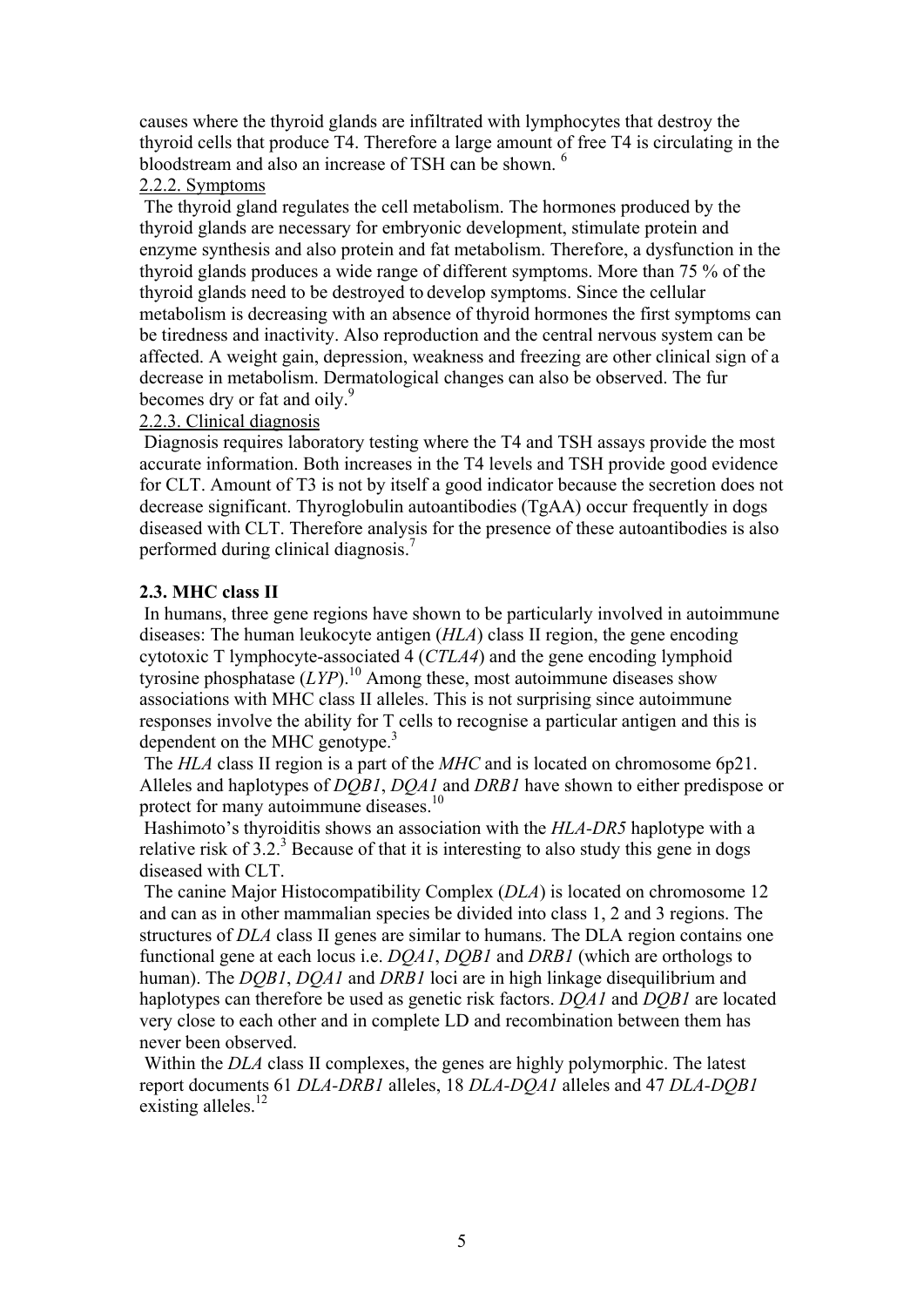#### **2.4. Giant Schnauzer and Hovawart as model breeds**

 The domestic dog, *Canis familiaris,* is an excellent model species having over 400 recognized breeds in which to study complex inherited diseases. These breeds are phenotypically diverse and each represents a closed breeding population. Several autoimmune diseases exist in dogs and can be compared to humans in both symptoms and inheritance. This is due to the genetic bottleneck caused by breed creation.<sup>1</sup>

 A higher incidence for hypothyroid diseases have been reported for Dobermans, Great Danes, Irish Setter , Miniature Schnauzer , Boxers, Golden Retrievers, Dachshunds, Shetlands Sheepdogs, Pomeranians, Cocker Spaniel and Airedale Terriers<sup>14</sup>. Giant Schnauzer and Hovawart are two dog breeds that previously not have been reported as being high risk breeds. The overall prevalence in the Swedish GS and HW population was shown to be 14.0 % versus  $13.7$  % for CLT.<sup>14</sup>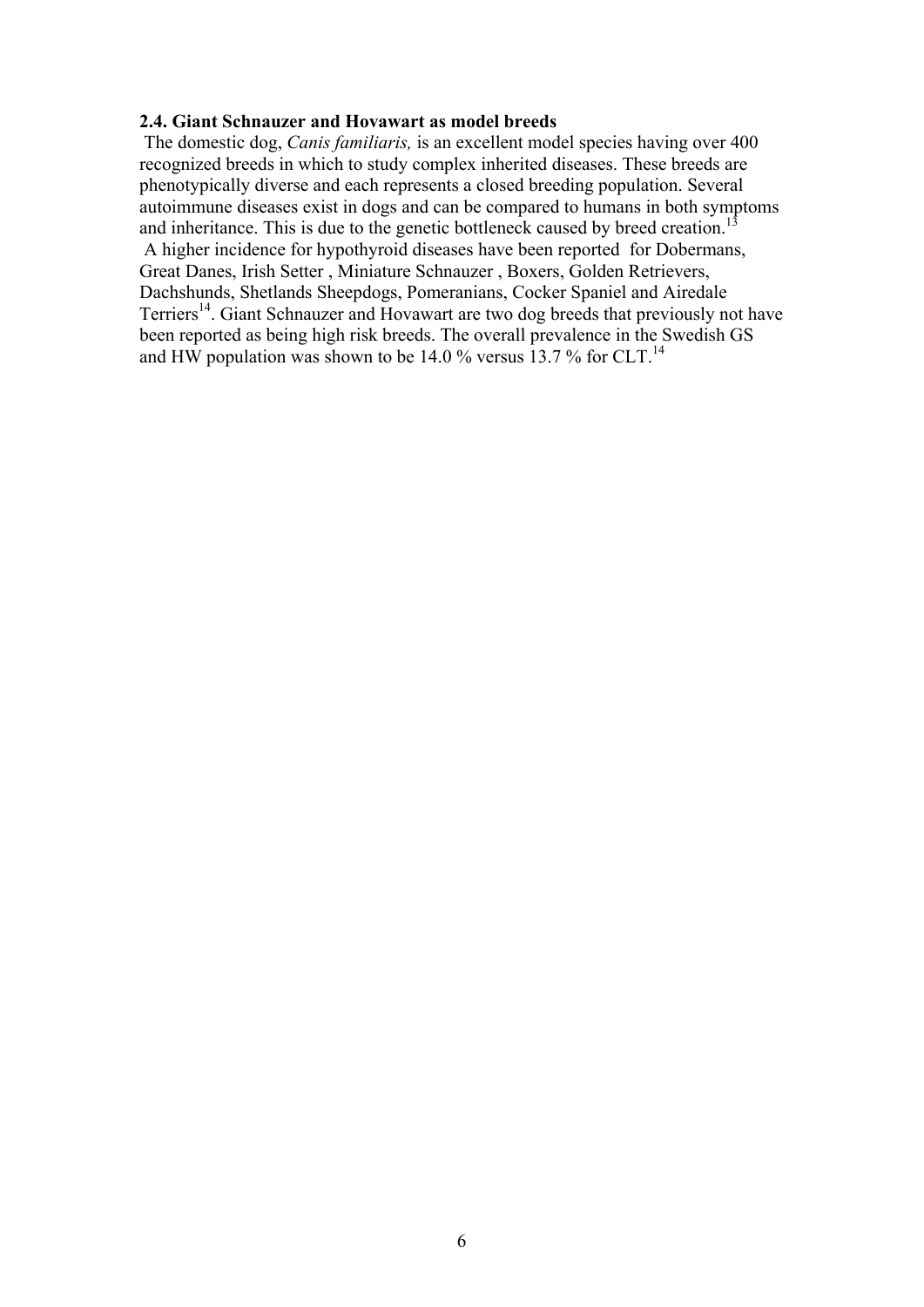### **3. Material and methods**

#### **3.1. Study material**

 Blood samples from two high-risk breeds Giant Schnauzer and Hovawart are available from the registry at the Swedish Kennel Club. Two birth cohorts (1992 and 1995) at 7-8 and 4-5 years of age, respectively, were collected and analysed. Clinical and diagnostic information is available for 198 dogs and is summarized in supplementary Table S1. A total of 35 controls (GS=22; HW=13), 3 borderline cases (GS=3; HW=0) and 87 CLT-positive cases (GS=58; HW=29) were included in the study.

#### **3.2. Clinical diagnosis**

 Each dog in the study was classified by strict inclusion and exclusion criteria. TSH levels above 29mgU/l and TgAA concentration at  $\geq$ 150% compared to a negative control serum were used as inclusion criteria. Exclusion criteria were TSH levels below 20mgU/l and TgAA concentration below 100% compared to a negative control serum. Borderline cases were dogs with TSH levels between 20-29mgU/l and TgAA concentration between 100-150% compared to a negative control serum.

#### **3.3. Extraction of genomic DNA**

 Genomic DNA was extracted from 200 μl blood using a salt extraction method. The concentration and quality of the DNA were measured by NanoDrop ND-1000 spectrophotometer 3.1.0.

#### **3.4. PCR amplification**

 PCR was performed according to protocol developed by Lorna Kennedy, Manchester University. PCR reactions was performed using 20ng DNA in a 20µl reaction containing 1x PCR buffer as supplied by Qiagen (with no extra  $Mg^{2+}$ ), Q solution (Qiagen), final concentrations of 0.1µM for each primer, 200µM each dNTP, with 2 units of Taq polymerase, (Qiagen HotStarTaq). For primers used to amplify *DLA-DRB1*, *DQA1* and *DQB1* respectively, see table 2. All primers are intronic and locus specific. Both M13 and T7 tailed primers were used for labelling the PCR products. Better results were generated for *DQA1* with tailed M13 primers and for *DRB1* and *DQB1* with T7.

| Primer | Primer sequence 5'-3'                    | Product  |
|--------|------------------------------------------|----------|
|        |                                          | size     |
|        | DRB1 R (T7)TGT GTC ACA CAC CTC AGC ACC A | $303$ bp |
| DOA1R  | GGA CAG ATT CAG TGA AGA GA               | 345 bp   |
| DOB1 F | (T7) CTC ACT GGC CCG GCT GTC TC          | 300bp    |
|        | TI A A I A TA I ATI TI A A A             |          |

*Table 2.* Primers used to sequence DLA-DRB1, DOA1 and DOB1 (10)

| T7  | TAA TAC GAC TCA CTA TAG GG            |
|-----|---------------------------------------|
| M13 | TGT AAA ACG ACG GCC AGT <sup>15</sup> |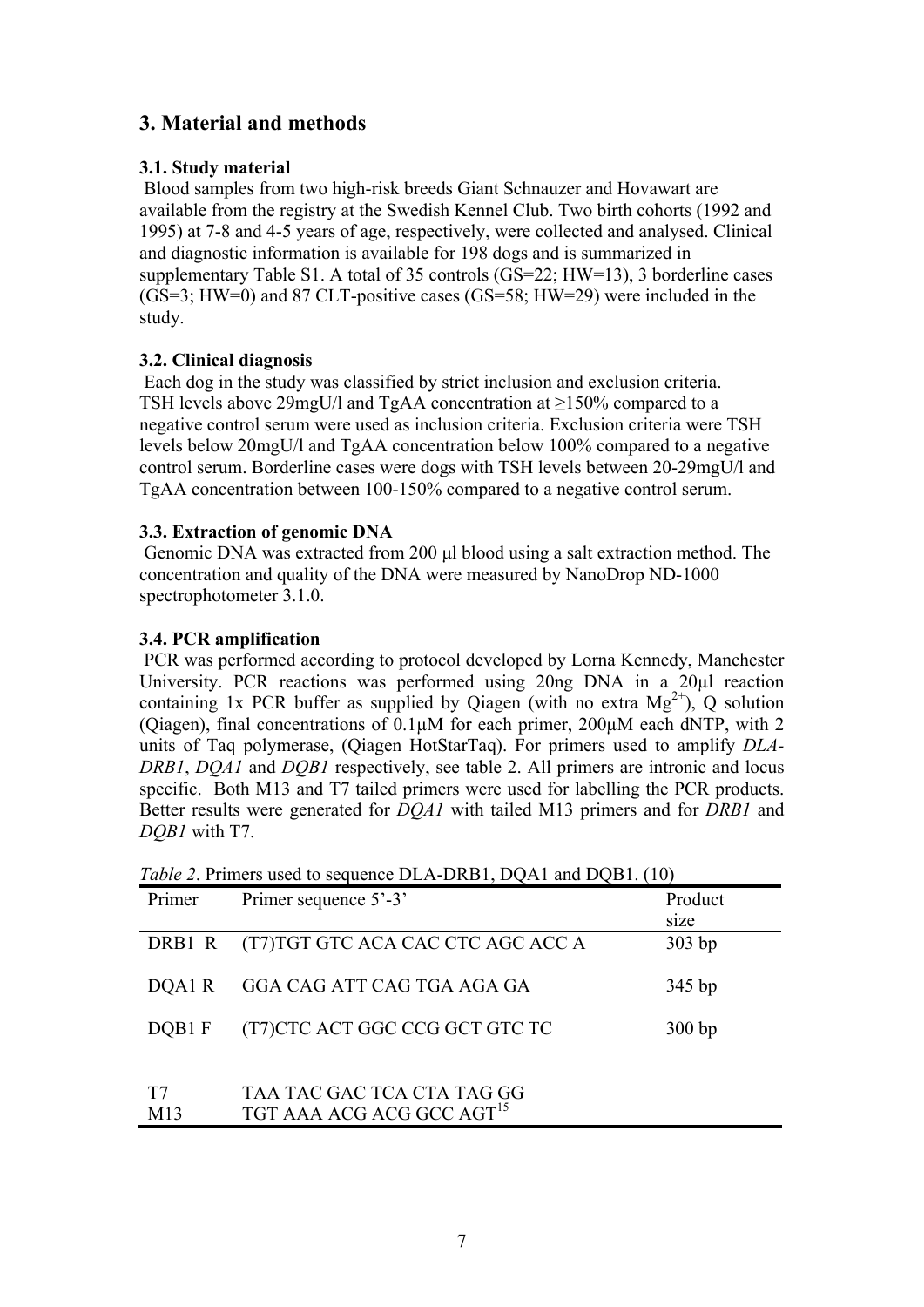A standard Touchdown PCR protocol was used for all amplifications, which consisted of an initial 15 minutes at 95°C, 14 touch down cycles of 95°C for 30 seconds, followed by 1 minute annealing, starting at 62°C (*DRB1*), 54°C (*DQA1*) 73°C (*DQB1*) and reducing by 0.5°C each cycle, and 72°C for 1 minute. Then 20 cycles of 95°C for 30 seconds, 55°C (*DRB1*), 47°C (*DQA1*) 66°C (*DQB1*) for 1 minute, 72°C for 1 minute plus a final extension at 72°C for 10 minutes.

#### **3.5. Nucleotide sequence analysis**

 Sequencing was performed by Lark Technologies DNA sequencing services (LARK, Texas and England). Sequencing was only made in one direction, reverse for *DRB1* and *DQA1* and forward for *DQB1*.

#### **3.6. Data analysis**

 The sequence data were analyzed by using the Macintosh software, MatchTools and MatchToolsNavigator (AppliedBiosystems, CA, USA), also used for assigning the alleles. The sequences were firstly read in the program MatchToolsNavigator and compared to an already prepared consensus sequence.12 Each polymorphic site was viewed and manually examined. When the sequence had been corrected, the sequence was put in the program MatchTools. A reference sequence library was already created<sup>6</sup> and used to compare obtained sequence data with. MatchTools then provides a report of the closest matching allele.

#### **3.7. Statistical analysis**

Statistical analyses were performed using VassarStats<sup>16</sup> using a 2x2 Contingency Table to investigate if the results were statistically significant. Cases and controls were divided into presence or absence of the allele and the total number of individuals in each group was calculated. Then a comparison was made to the total number of alleles in each group. Odds Ratios (OR), Relative Risk (RR) and p-values were calculated for each haplotype in both Giant Schnauzer and Hovawart. Both the odds ratio and the relative risk compare the likelihood of an event between two groups. The estimation of the RR can be calculated using the formula:

 $RR = (a/c)*k / (b/d)*k = (a/c)/(b/d) = ad/bc$ 

A RR close to 1 implies no risk for those who are carrying the allele to develop the disease. RR values above 1 show an increased risk and below 1 a lower risk for developing the disease. A stronger association is seen the further away from 1 the number is calculated. To determine if the association is significant p-values are calculated. A p-value  $< 0.05$  shows statistical significance.

For the  $\chi^2$  test Yates continuity correction values were used.  $\chi^2$  tests are performed to imply that the observed data did not arose by chance.<sup>19</sup>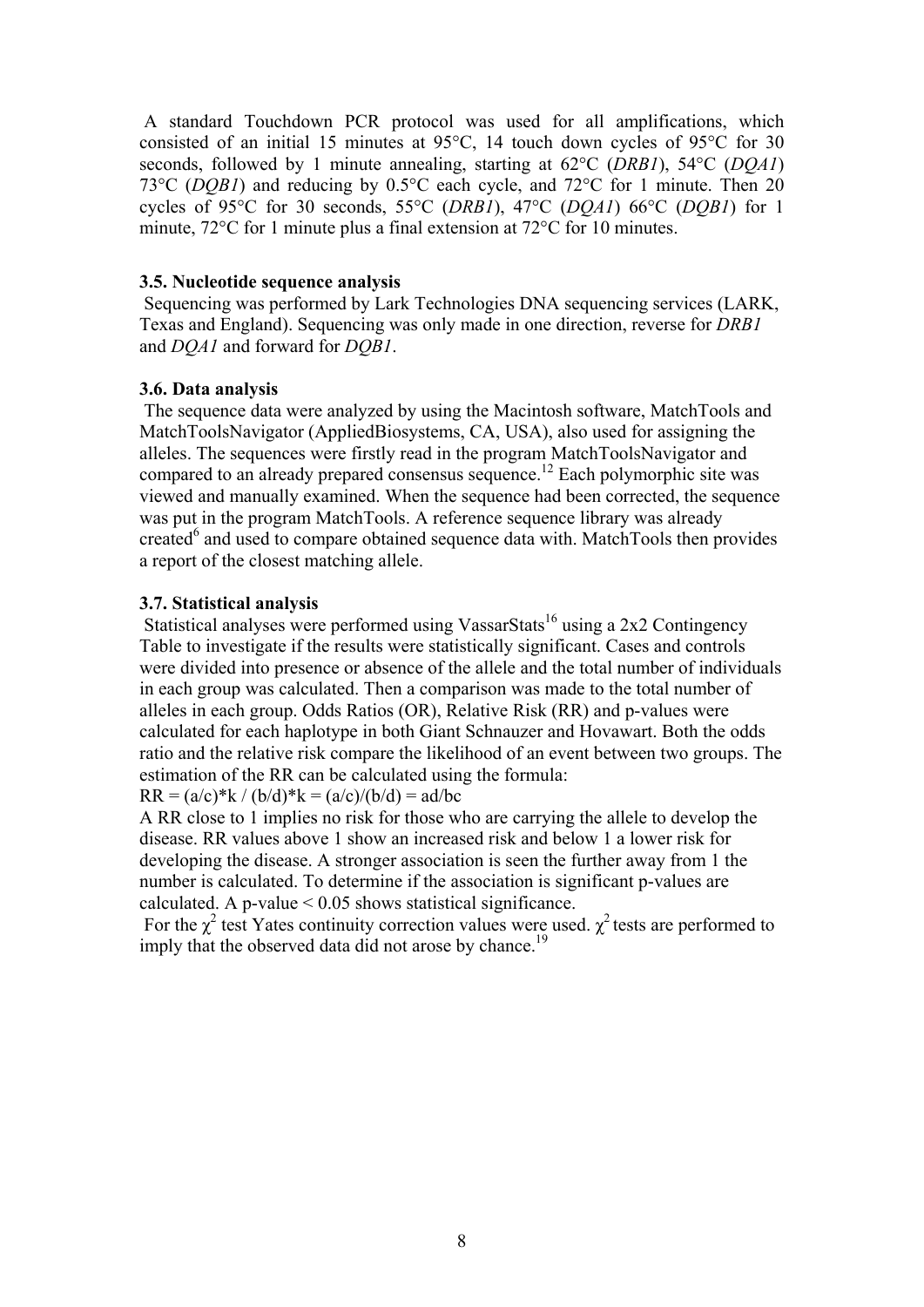## **4. Results**

#### **4.1. Clinical diagnosis**

 Diagnostic criteria of all available samples are found in Table 3 and supplementary Table S1.

| <i>Table 3.</i> Diagnostic criteria and status of presented samples in Hovawart and Giant |  |
|-------------------------------------------------------------------------------------------|--|
| Schnauzer <sup>1</sup> .                                                                  |  |

| <b>Diagnosis</b> | Diagnostic criteria               | <b>Presented</b> | <b>Status</b>   |
|------------------|-----------------------------------|------------------|-----------------|
| code             |                                   | samples          |                 |
|                  | TgAA $\geq$ 199 and TSH $\geq$ 39 | 14               | Case            |
| 2                | TgAA2199                          | 19               | Case            |
| 3                | TSH239                            | 23               | Case            |
| 4                | CLT diagnosed and under treatment | 9                | Case            |
| 5                | 200>TgAA>149 and 40>TSH> 29       | 0                | Case            |
| 6                | $200$ - TgAA > 149                | 14               | Case            |
|                  | 40 > TSH > 29                     | 8                | Case            |
| 8                | TSH<20, TgAA<100, T4 5-25, age    | 28               | Control         |
|                  | >8years when analysed             |                  |                 |
| 9                | TSH<20, TgAA<100, T4 5-25,        |                  | Control         |
|                  | exact age not available           |                  |                 |
| 10               | 150>TgAA> 100 and 29>TSH> 20      | 3                | Borderline case |
| 9                | Can not be classified             | 73               |                 |
| <b>Blank</b>     | Values are missing                | 6                |                 |

#### **4.2. Data analysis**

 Supplementary Table S1 shows all haplotypes generated. Table 4A shows the haplotype frequency for cases and controls in Giant Schnauzer and table 4B in Hovawart. The *01201\*00101\*00201* haplotype shows an increased risk (cases 22.5% versus controls 4.5%) for Giant Schnauzer to develop CLT.

*Table 4A.* Haplotype frequency within cases and controls for Giant Schnauzer.<sup>1</sup>

| Haplotype           | Haplotype          | Haplotype | Haplotype |
|---------------------|--------------------|-----------|-----------|
| $(DRBI*DQAI*DQBI)$  | frequency          | frequency | frequency |
|                     | $(\%)$             | $(\%)$    | $(\%)$    |
|                     | Cases and Controls | Cases     | Controls  |
|                     | (160)              | (116)     | (44)      |
| 00101*00101*00201   | 28                 | 26        | 32        |
| 00601*00401*01303   | 11.5               | 8.5       | 18        |
| 00901*00101*008011  | 1.5                | 0         | 4.5       |
| $01201*00101*00201$ | 17.5               | 22.5      | 4.5       |
| $01301*00101*00201$ | 8                  | 9.5       | 4.5       |
| $01301*00301*00501$ | 22.5               | 24        | 18        |
| 02301*00301*00501   | 9.5                | 7         | 16        |
| 09401*00401*01303   | 0                  | 0         |           |
| 09501*00101*00201   | 0                  | 0         |           |
| 01501*00601*00301   | 2                  | 1.5       |           |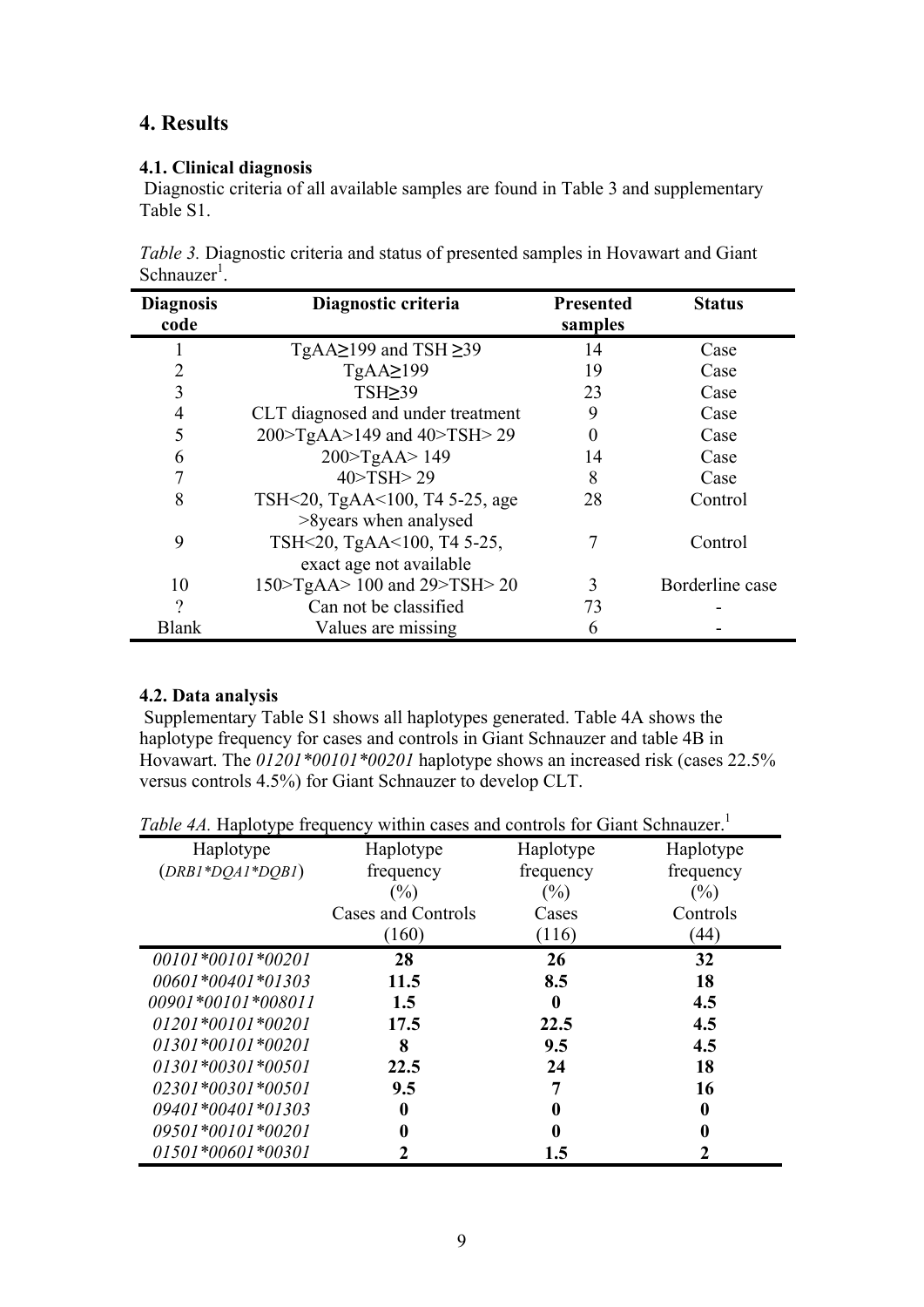|                      | <i>rable 4D.</i> Haplotype hequency within cases and controls for Hovaward. |                  |                  |
|----------------------|-----------------------------------------------------------------------------|------------------|------------------|
| Haplotype            | Haplotype                                                                   | Haplotype        | Haplotype        |
| $(DRBI*DQAI*DQBI)$   | frequency                                                                   | frequency        | frequency        |
|                      | $(\%)$                                                                      | $(\%)$           | $(\%)$           |
|                      | Cases and Controls                                                          | Cases            | Controls         |
|                      | (84)                                                                        | (58)             | (26)             |
| 00201*00901*00101    | 19                                                                          | 24               | 7.5              |
| $01101*00201*01302$  | 6                                                                           | 3.5              | 11.5             |
| $01201*00401*013017$ | 45                                                                          | 43               | 50               |
| $01301*00101*00201$  | 13                                                                          | 15.5             | 7.5              |
| $01301*00101*00802$  |                                                                             | 0                | 4                |
| $01501*00601*00301$  | 6                                                                           | 5                | 7.5              |
| $01501*00601*04901$  |                                                                             | $\boldsymbol{0}$ | 4                |
| $01501*00601*049v$   | 3.5                                                                         | 1.5              | 7.5              |
| 01501*00601*02301    |                                                                             | 1.5              | 0                |
| 03001*00601*00301    | 3.5                                                                         | 5                | $\boldsymbol{0}$ |

*Table 4B.* Haplotype frequency within cases and controls for Hovewart.<sup>1</sup>

<sup>1</sup> Representing cases (diagnosis code 1-6) versus controls (diagnosis code 8 and 9).

#### **4.3. Statistical analyses**

 Odds Ratios and p-values were calculated for each allele in both Giant Schnauzer and Hovawart, see supplementary table S2A and S2B. The 2x2 Contingency table for *DLA-DRB1\*01201DQA1\*00101DQB1\*00201* in Giant Schnauzer shows an increased risk with an odds ratio =  $6.0667$  and  $p = 0.015401$  for developing CLT. See table 4.

*Table 5.* 2x2 Contingency table for *DLA-DRB1\*01201DQA1\*00101DQB1\*00201* in Giant Schnauzer $<sup>1</sup>$ </sup>

| Antigen |    | $01201*00101*00201$ $01201*00101*00201$ | Total |
|---------|----|-----------------------------------------|-------|
|         |    | -                                       |       |
| Case    | 26 | 90                                      | 116   |
| Control |    | 42                                      | 44    |
| Total   | 28 | 132                                     | -60   |

1 Representing cases (diagnose code 1-6) versus controls (diagnose code 8 and 9).

Risk ratio: 4.931 Odds ratio: 6.0667  $X^2$ : 5.87  $p = 0.015401$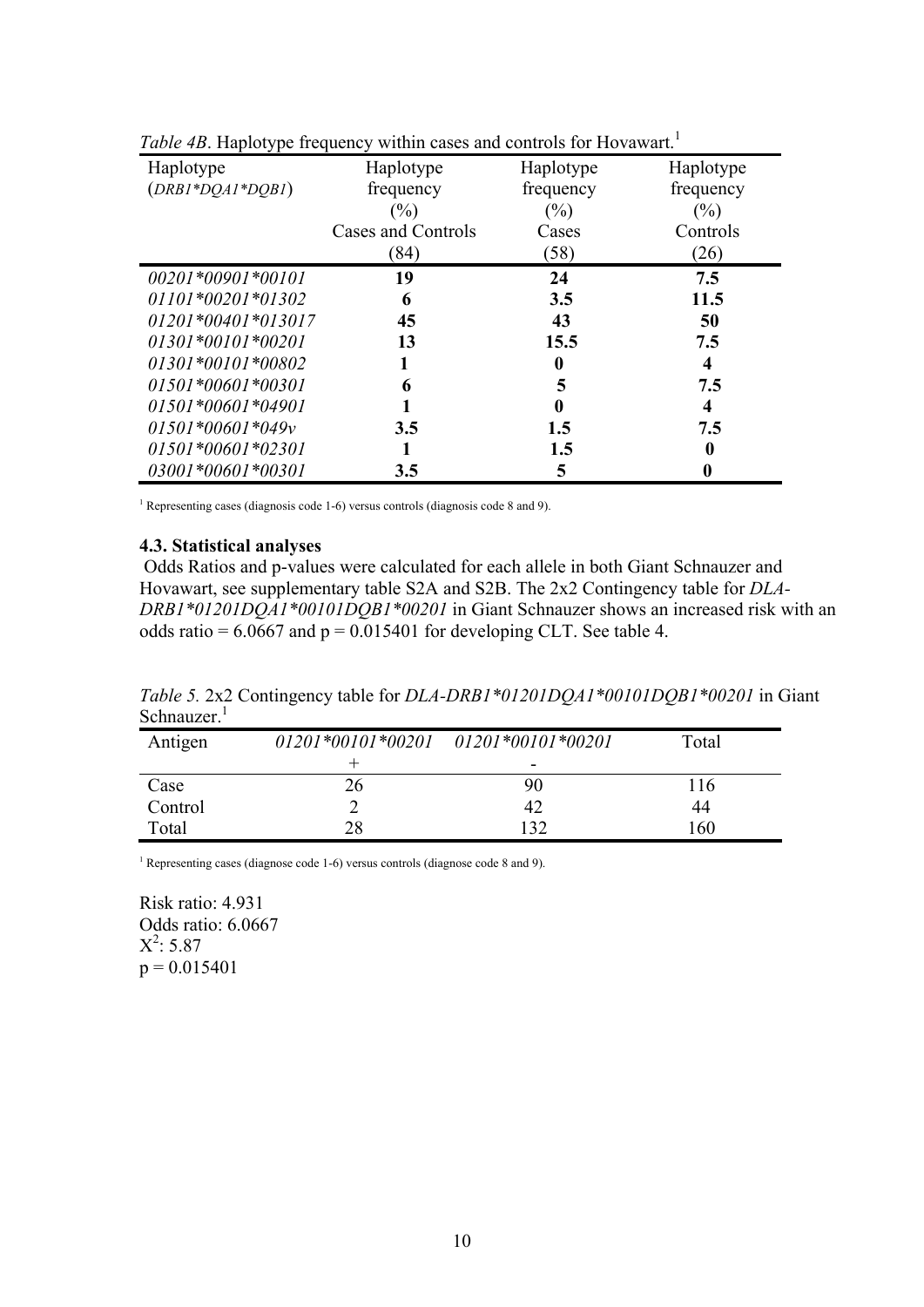#### **5. Discussion**

 The aims of this study were to determine the nucleotide sequence of the polymorphic exon 2 from three *DLA* loci i.e. *DLA-DRB1, DQA1* and *DQB1* and then evaluate the association between *DLA* class II haplotype and the risk for developing CLT. In GS the *01201\*00101\*00201* haplotype shows an increased risk (cases 22.5% versus controls 4.5%) with an odds ratio = 6.0667 and  $p = 0.015401$  for developing CLT. In HW the risk haplotype *01201\*00401\*013017* was present in 45 % (cases 43% versus controls 50%) of the total dogs analyzed.

 The haplotype *01301\*00101\*00201* also shows an increased risk (cases 15.5% versus controls 7.5%) for developing CLT. This indicates that *DRB1* is not the genetic risk factor. Instead *DQA1* and *DQB1* could be the genetic factors in the *MHC* that leads to an increased risk for developing the disease. Nucleotide sequence alignment of the *DQA1\*00401* with *DQA1\*00101* sequences revealed that there is only three amino acids differences between the two alleles (Fig. 2). The consensus sequence shows where differences are located. The observed amino acid substitutions are nonconservative. At position X, there is an asparagine to tyrosine change. Aspargine is hydrophilic and thyrosine is hydrophobic. At position X, arginine which has basic side-chains is changed for a threonine with hydrophilic side-chains. Finally, at position X, methionine is changed for a leucine. Both have hydrophobic side-chains. Since this is rather large changes within the hypervariable regions, the antigen binding site is likely to be influenced by these amino acid replacements. If the haplotype *01201\*00401\*013017* is a risk haplotype, the *DQA1* region may not be involved in the risk for developing CLT. Instead *DRB1* would be the risk factor. But if *01301\*00101\*00201* is a risk haplotype *DQA1 and DQB1* would be the risk factor.

| DQA1×conse<br>DQA1×00101<br>DQA1×00401 | D H V A K K G I N V Y Q S Y G P S G Q K T H E F D G D E E F Y V D L E K K E T V W R L P V F S T F K<br>D H V A N K G I N V Y Q S Y G P S G Q Y T H E F D G D E E F Y V D L E K K E T V W R L P V F S T F R<br>D H V A K K G I N V Y Q S Y G P S G Q Y T H E F D G D E E F Y V D L E K K E T V W R L P V F S T F T |  |
|----------------------------------------|-------------------------------------------------------------------------------------------------------------------------------------------------------------------------------------------------------------------------------------------------------------------------------------------------------------------|--|
| DQA1×conse<br>DQA1×00101<br>DQA1×00401 | S F D P Q G A L R N L A K X K Q N L N I K F K K S N K F A A T N  <br>82<br>SFDPQGALRNLATTKQNLNINTKRSNQTAATN<br>82<br>S F D P Q G A L R N L A I I K Q N L N I L T K R S N Q T A A T N I<br>82                                                                                                                      |  |

*Figure 2.* Alignment between *DQA1\*00401* and *DQA1\*00101* (EMBOSS, PrettyPlot).

In GS, the haplotype *00601\*00401\*01303* may be protective (cases 8.5% versus controls 18%). However, too few samples carrying this haplotype were found and the protective association is only suggestive.

 Inbreeding predisposes for autoimmune diseases. Variation in MHC is important and is not maintained in inbred dogs. Therefore, CLT is so common in both Giant Schnauzer and Hovawart.

 A gender difference in Hashimoto's thyroiditis can be shown in humans where women have a four to five times higher risk than men to develop the disease. This can imply that sex hormones are involved in the development of the human disease. In contrast, our results corroborate the lack of gender effect for CLT risk.<sup>16</sup>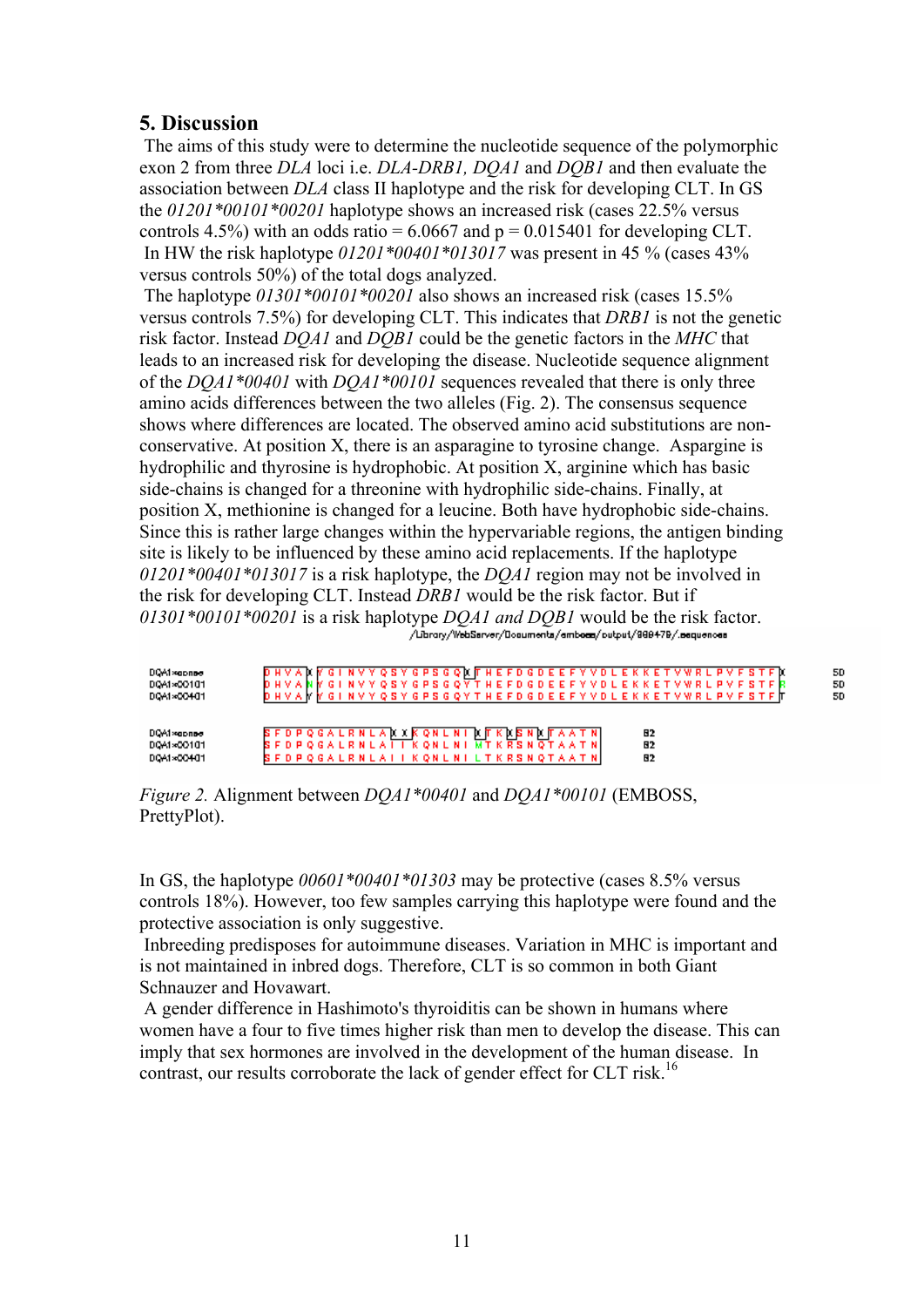Recombination has never been observed between DQA1 and DQB1. Therefore one can assume the haplotype if the allele at the *DRB1* locus and either of *DQA1* or *DQB1* is known. Sequencing is therefore not necessary for all three loci.

 A genome-wide association mapping (GWA) can be performed in future studies to identify additional genes contributing to the disease. The dog genome sequence of a boxer covering 97% of the genome and approximately 19.300 genes were determined.<sup>18</sup> Sequence comparison between additional dog breeds resulted in identification of  $\sim$ 2.5 million SNPs. From this a 27,000 SNP array has been developed for a GWA mapping. To perform this analysis more CLT cases and healthy controls are required. Power calculations have indicated that at least samples from 100 individuals in each category are needed for a disease with 5-fold increased risk i.e. similar to that of CLT. At present time, a total of 87 cases and 35 controls have been collected.18

 Obtained information about the disease-causing genes can then be used in selective breeding practice in an effort to reduce the frequency of CLT. E.g. a particular MHC in combination with other genes can be a disease-causing combination. By not breed on these dogs, healthier dogs can be created.

 These results also give us a better knowledge about MHC, antigen presentation and why a particular MHC gives an increased risk for developing CLT.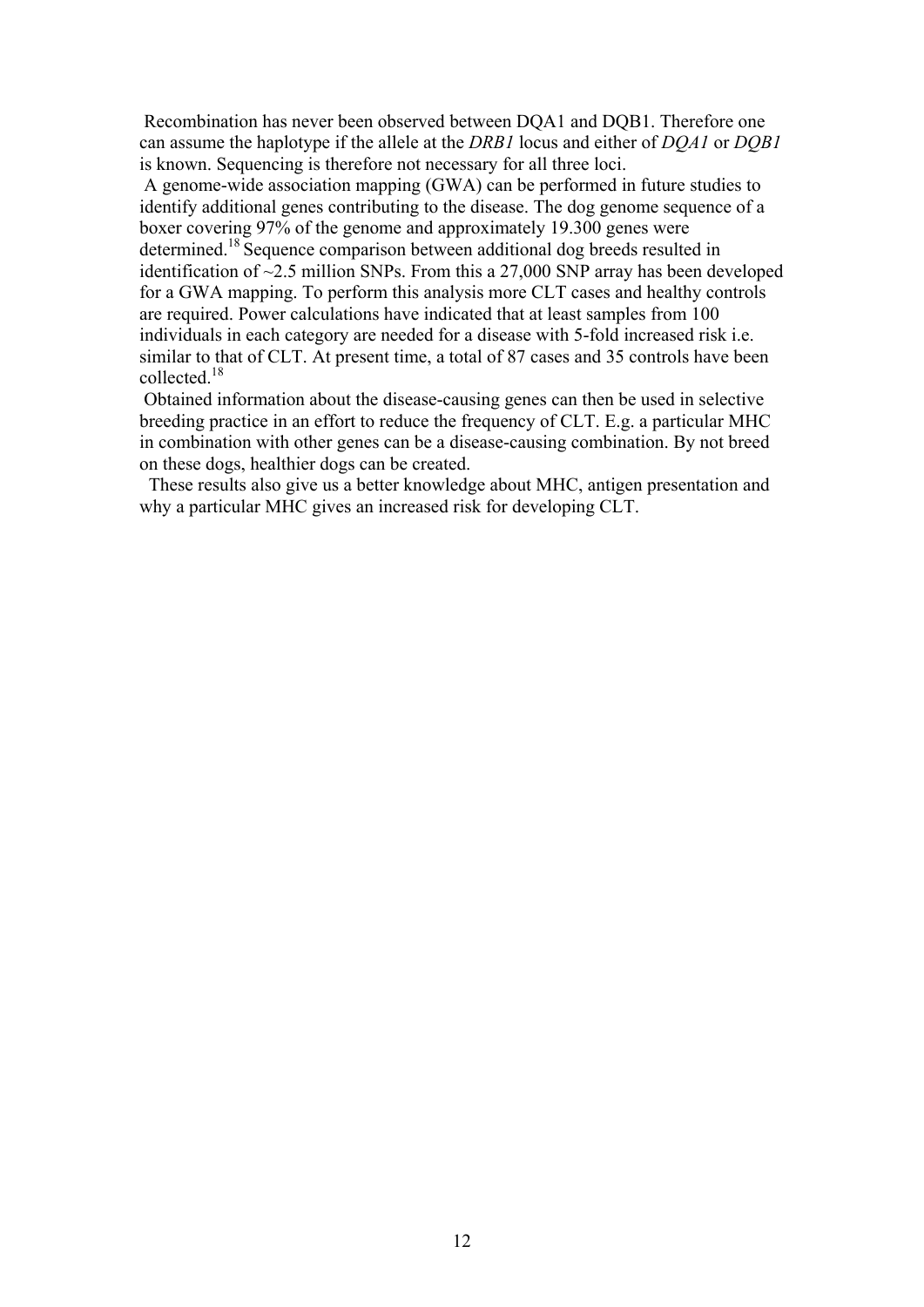#### **6. Acknowledgement**

 First I would like to thank my supervisor Göran Andersson for guidance, inspiration and the overall support with my project.

 I would also like to thank Lorna Kennedy for the help with the PCR, teaching me the software MatchTool and MatchTool Navigator and helping me analyse the sequences. Special thanks to Erik Bongcam-Rudloff for the help with installing MatchTool and MatchTool Navigator and Katarina Stensham for overall help with my project. Finally I would like to thank the whole department of Animal Breeding and Genetics at SLU for giving me the opportunity to perform my bachelor thesis there.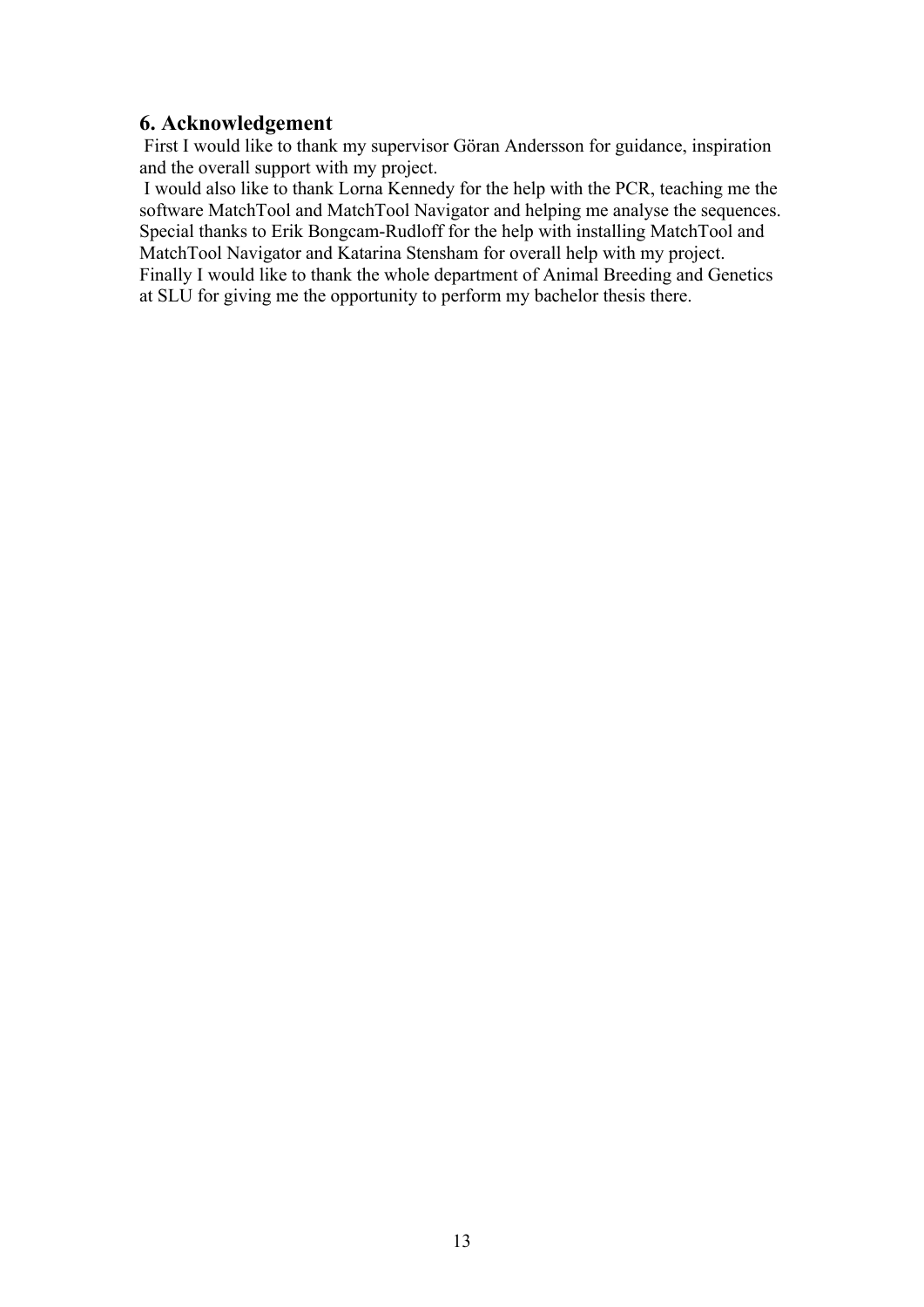#### **7. References**

[1] Björnerfeld, S. et al. Manuscript in prep.

[2] Goldsby.R. et al. 2002. *Immunology 5: th edition.* Amherst Collage.

[3] Janeway, C. 2005. *Immunobiology 6:th edition*. Yale University School of Medicine.

[4] Cargill, J. et al. 2005. *Hypothyroidism article*. **www.miragesamoyeds.com/thyroid3.htm**

[5] Lee, J-Y. et al. 2004. *Tryptic peptides of canine Thyroglobulin reactive with sera of patients with canine hypothyroidism caused by autoimmune thyroiditis*. Veterinary Immunology and Immunopathology. Vol 101. Issue 3-4: 271-276.

[6] Weitkamp, R. et al. *Is hypothyroidism really the leading canine genetic disease*?. The advocate. Vol 1: 1-6.

[7] Rosberg, A. et al. 1999. *Hypotyreoidism hos hund, en litteraturstudie, del 1*. Svensk Vetrinärtidning. Vol 12: 579-583.

[8] Kennedy, L. et al. 2006. *Association of hypothyroid disease in Doberman pincher dogs with a rare major histocompatibility complex DLA class II haplotype*. Tissue antigens. Vol 67: 53-56.

[9] Rosberg, A. et al. 1999. *Hypotyreoidism hos hund, en litteraturstudie, del 2*. Svensk Vetrinärtidning. Vol 12: 558-590.

[10] Brand, O. et al. 2005. *HLA, CTLA4 and PTPN22: the shared genetic master-key to autoimmunity?*. Molecular medicine. Vol 7. Issue 23:1-15.

[11] Angles, JM. et al. 2005. *Frequency and distribution of alleles of canine MHC-II DLA-DQA1 and DLA-DRB1 in 25 representative American Kennel Club breeds*. Tissue antigens. Vol 66: 173-184.

 [12] Kennedy, L. et al. 2002. *Evidence for extensive DLA polymorphism in different dog populations*. Tissue antigen. Vol 60: 43-52.

[13] Debenham, S. 2004. *Genomic sequence of the class II region of the canine MHC: comparison with the MHC of other mammalian species*. Genomics. Vol 5: 48-59.

[14] Ferm, K. et al. Manuscript in prep.

[15] Schuelke, M. 2000. *An economic method for the fluorescent labelling of PCR fragments*. Nature Biotechnology. Vol 18: 233 – 234.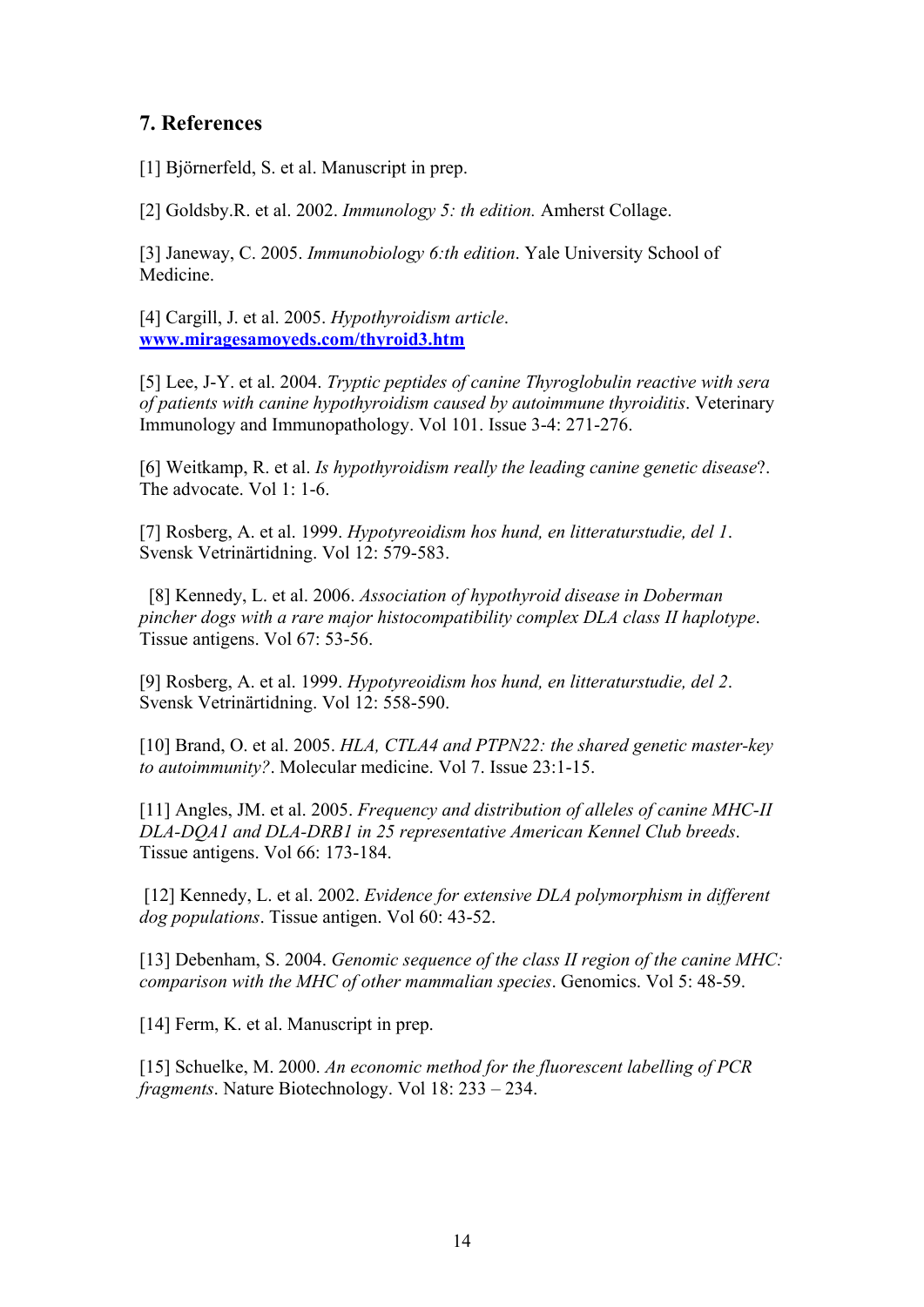[16] http://faculty.vassar.edu/lowry/VassarStats.html

[18] Lindblad-Toh, K. et al. *Genom*e *sequence, comparative analysis and haplotype structure of the domestic dog*. 2005. Nature. Vol 438: 803-819.

[17] Lechler. R. et al. 2000. *HLA in health and disease. Appendix: Statistical considerations in analyzing HLA and disease associations.* Imperial College of Medicine.

[19] http://www.biologyreference.com/Ar-Bi/Autoimmune-Disease.html 2007-02-15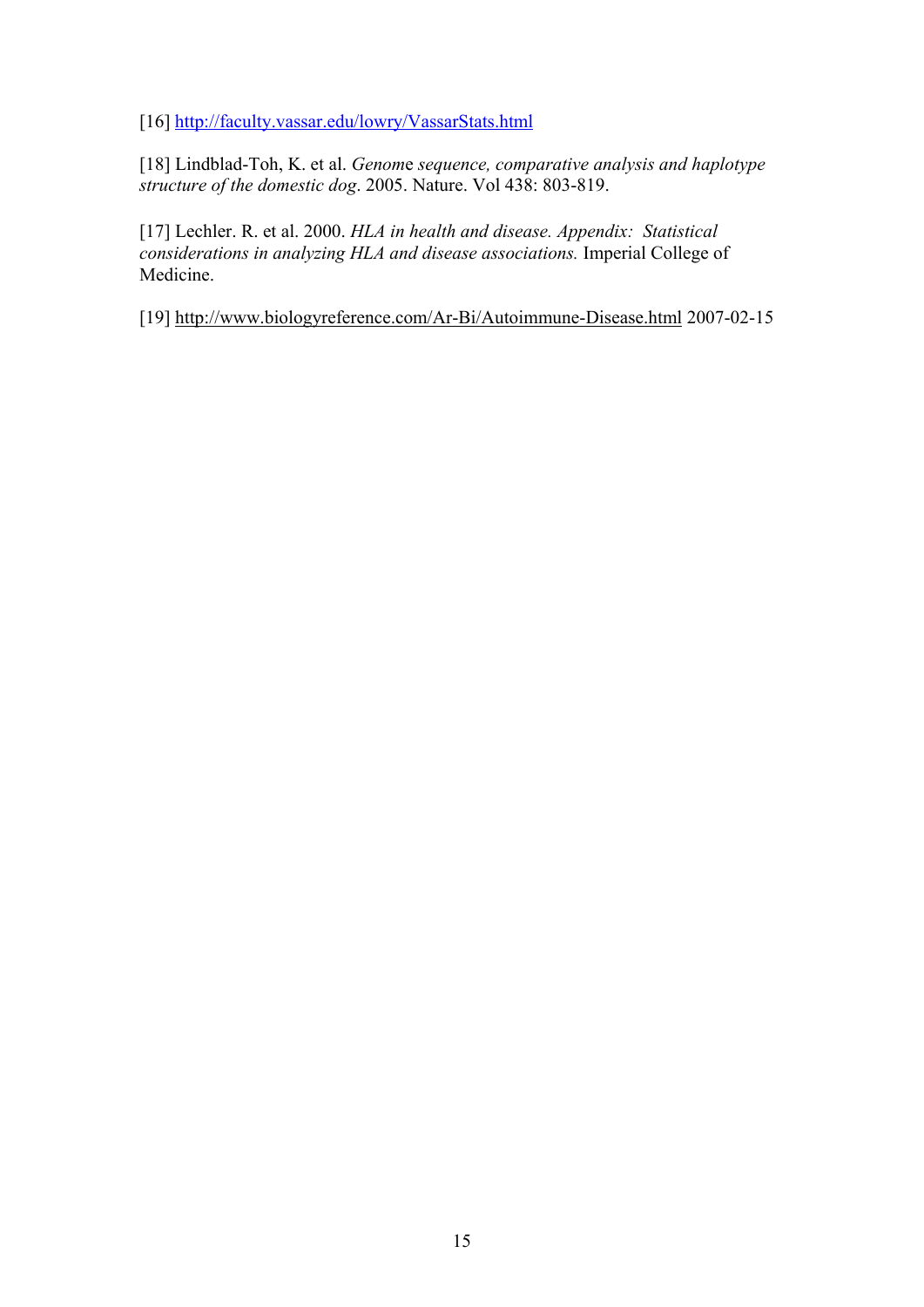# **8. Supplementary tables**

|  |  |  |  |  | 8.1. Table S1. Clinical and diagnostic information for all dogs. |
|--|--|--|--|--|------------------------------------------------------------------|
|--|--|--|--|--|------------------------------------------------------------------|

| Sample<br><b>Number</b> | <b>Disease</b><br>code | <b>Breed</b> | DRB1  | DQA1  | DQB1   | DRB <sub>2</sub> | DQA2  | DQB <sub>2</sub> | <b>TgAA</b><br>$(\%)$ | T4<br>(mgU/I) | <b>TSH</b><br>(mgU/I) |
|-------------------------|------------------------|--------------|-------|-------|--------|------------------|-------|------------------|-----------------------|---------------|-----------------------|
| 2.29.001                | 8                      | Hovawart     | 00201 | 00901 | 00101  | 01201            | 00401 | 013017           | 82                    | 23            | 12                    |
| 2.29.002                | 8                      | Hovawart     | 01201 | 00401 | 013017 | 01301            | 00101 | 00802            | 70                    | 22            | 10                    |
| 2.29.003                | $\ddot{?}$             | Hovawart     | 01201 | 00401 | 013017 | 01501            | 00601 | $\tilde{?}$      | 34                    | 31            | 13                    |
| 2.29.004                | 8                      | Hovawart     | 01201 | 00401 | 013017 | 01201            | 00401 | 013017           | 66                    | 25            | 10                    |
| 2.29.005                | ?                      | Hovawart     | 01301 | 00101 | 00201  | 01501            | 00601 | 00301            | 87                    | 27            | 15                    |
| 2.29.006                | 6                      | Hovawart     | 01201 | 00401 | 013017 | 01501            | 00601 | 00301            | 165                   | 20            | 11                    |
| 2.29.008                | 8                      | Hovawart     | 01501 | 00601 | 00301  | 01501            | 00601 | 049v             | 99                    | 16            | 15                    |
| 2.29.013                | $\tilde{?}$            | Hovawart     | 00201 | 00901 | 00101  | 01201            | 00401 | 013017           | 83                    | 34            | 11                    |
| 2.29.017                | $\tilde{?}$            | Hovawart     | 01201 | 00401 | 013017 | 01201            | 00401 | 013017           | 75                    | 28            | 15                    |
| 2.29.018                | 8                      | Hovawart     | 01201 | 00401 | 013017 | 01201            | 00401 | 013017           | 64                    | 13            | 8                     |
| 2.29.019                | 3                      | Hovawart     | 01201 | 00401 | 013017 | 01301            | 00101 | 00201            | 159                   | 102           | 243                   |
| 2.29.020                | 4                      | Hovawart     | 01201 | 00401 | 013017 | 01301            | 00101 | 00201            | 122                   | 21            | 9                     |
| 2.29.021                | $\tilde{?}$            | Hovawart     | 01201 | 00401 | 013017 | 01201            | 00401 | 013017           | 96                    | 27            | 19                    |
| 2.29.022                | 8                      | Hovawart     | 01301 | 00101 | 00201  | 01501            | 00601 | 00301            | 86                    | 16            | 17                    |
| 2.29.025                | 8                      | Hovawart     | 01201 | 00401 | 013017 | 01201            | 00401 | 013017           | 88                    | 25            | 11                    |
| 2.29.026                | 8                      | Hovawart     | 00201 | 00901 | 00101  | 01201            | 00401 | 013017           | 68                    | 16            | 15                    |
| 2.29.027                | 4                      | Hovawart     | 01201 | 00401 | 013017 | 01301            | 00101 | 00201            | 129                   | 22            | 14                    |
| 2.29.028                | ?                      | Hovawart     | 01201 | 00401 | 013017 | 01201            | 00401 | 013017           | 90                    | 27            | 14                    |
| 2.29.029                | 8                      | Hovawart     | 01201 | 00401 | 013017 | 01201            | 00401 | 013017           | 97                    | 20            | 12                    |
| 2.29.031                | 3                      | Hovawart     | 01201 | 00401 | 013017 | 01501            | 00601 | 049v             | 105                   | 16            | 47                    |
| 2.29.032                | ?                      | Hovawart     | 01201 | 00401 | 013017 | 01201            | 00401 | 013017           | 75                    | 32            | 17                    |
| 2.29.035                | 8                      | Hovawart     | 01101 | 00201 | 01302  | 01201            | 00401 | 013017           | 90                    | 25            | 16                    |
| 2.29.036                | $\overline{?}$         | Hovawart     | 00201 | 00901 | 00101  | 01201            | 00401 | 013017           | 66                    | 30            | $\overline{7}$        |
| 2.29.037                | 3                      | Hovawart     | 01201 | 00401 | 013017 | 01201            | 00401 | 013017           | 87                    | 6             | 175                   |
| 2.29.038                | 8                      | Hovawart     | 01101 | 00201 | 01302  | 01201            | 00401 | 013017           | 72                    | 22            | 13                    |
| 2.29.041                | ?                      | Hovawart     | 01501 | 00601 | 00301  | 01501            | 00601 | 049v             | 97                    | 30            | 13                    |
| 2.29.044                | 8                      | Hovawart     | 01101 | 00201 | 01302  | 01501            | 00601 | 049v             | 84                    | 23            | 16                    |
| 2.29.045                | 8                      | Hovawart     | 01301 | 00101 | 00201  | 01501            | 00601 | 04901            | 94                    | 19            | 11                    |
| 2.29.059                | 3                      | Hovawart     | 00201 | 00901 | 00101  | 01201            | 00401 | 013017           | 163                   | 25            | 87                    |
| 2.29.081                | 3                      | Hovawart     | 01201 | 00401 | 013017 | 01501            | 00601 | 00301            | 84                    | 19            | 49                    |
| 2.29.082                | 3                      | Hovawart     | 00201 | 00901 | 00101  | 01201            | 00401 | 013017           | 100                   | 0             | 127                   |
| 2.29.087                | 1.                     | Hovawart     | 01101 | 00201 | 01302  | 01201            | 00401 | 013017           | 297                   | $\Omega$      | 60                    |
| 2.29.089                | $\mathbf{1}$           | Hovawart     | 00201 | 00901 | 00101  | 01201            | 00401 | 013017           | 225                   | 39            | 55                    |
| 2.29.105                | 2                      | Hovawart     | 00201 | 00901 | 00101  | 03001            | 00601 | 00301            | >200                  | 11,2          | 14                    |
| 2.29.106                | 1                      | Hovawart     | 00201 | 00901 | 00101  | 01201            | 00401 | 013017           | POS                   | 19,7          | $>200$                |
| 2.29.107                | 1                      | Hovawart     | 00201 | 00901 | 00101  | 03001            | 00601 | 00301            | POS                   | 11,5          | 780                   |
| 2.29.108                | 3                      | Hovawart     | 00201 | 00901 | 00101  | 01501            | 00601 | 00301            | <b>NEG</b>            | 11,3          | >200                  |
| 2.29.109                | $\mathbf{1}$           | Hovawart     | 01301 | 00101 | 00201  | 01301            | 00101 | 00201            | POS                   | 9,9           | >200                  |
| 2.29.110                | 3                      | Hovawart     | 00201 | 00901 | 00101  | 00201            | 00901 | 00101            | <b>NEG</b>            | 7,5           | 125                   |
| 2.29.111                | 3                      | Hovawart     | 01201 | 00401 | 013017 | 01201            | 00401 | 013017           | <b>NEG</b>            | 7,3           | 93                    |
| 2.29.112                | 7                      | Hovawart     | 01201 | 00401 | 013017 | 03001            | 00601 | 00301            | <b>NEG</b>            | 5,7           | 35                    |
| 2.29.113                | 3                      | Hovawart     | 01301 | 00101 | 00201  | 01301            | 00101 | 00201            | <b>NEG</b>            | 21,9          | 355                   |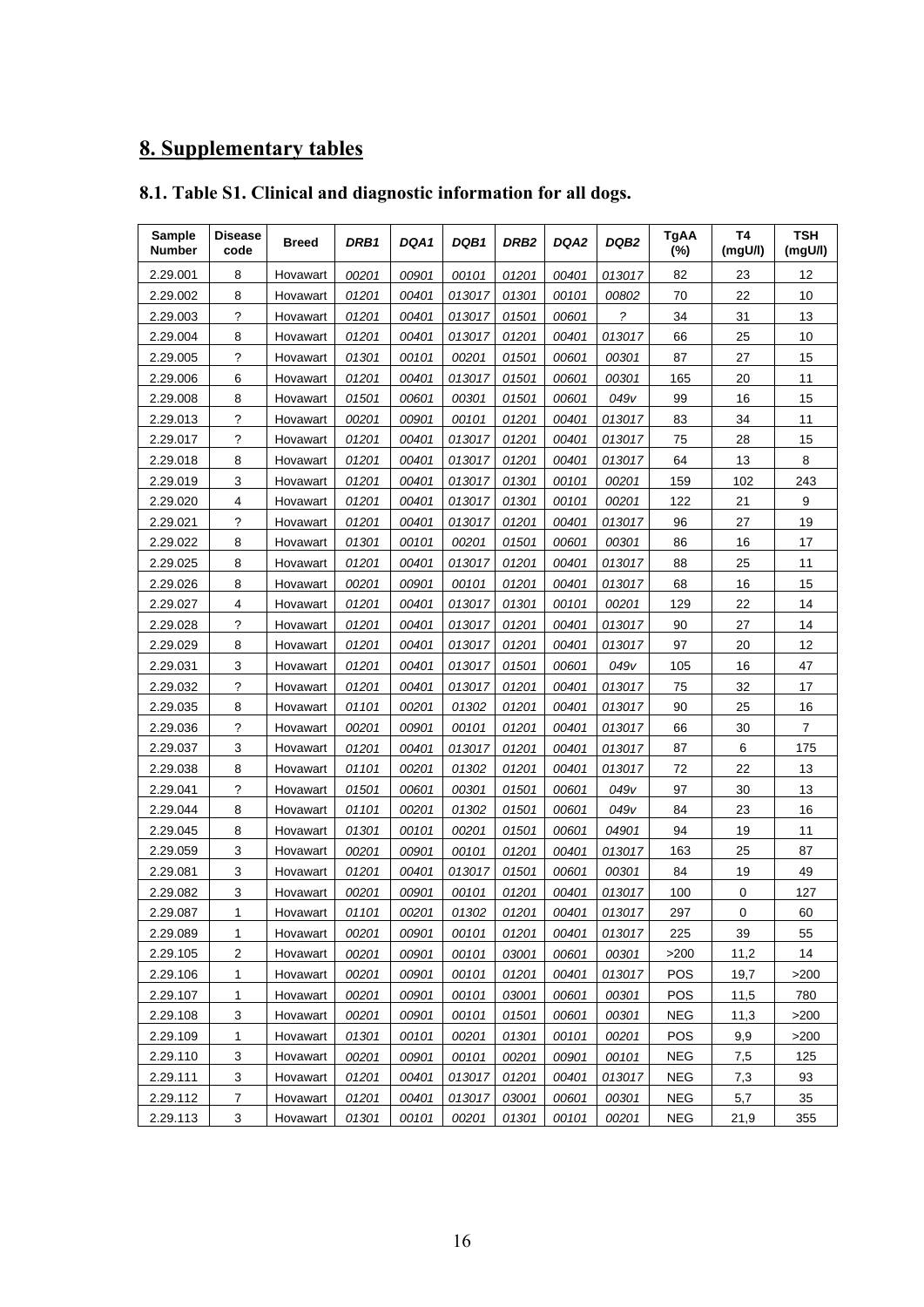| 2.29.114 | 3                          | Hovawart | 00201 | 00901 | 00101  | 01201 | 00401 | 013017 | <b>NEG</b> | 10,9           | >200        |
|----------|----------------------------|----------|-------|-------|--------|-------|-------|--------|------------|----------------|-------------|
| 2.29.115 | 7                          | Hovawart | 00201 | 00901 | 00101  | 01201 | 00401 | 013017 | <b>NEG</b> | 8              | 31          |
| 2.29.116 | 6                          | Hovawart | 00201 | 00901 | 00101  | 01201 | 00401 | 013017 | GRÅ        | 8,6            | 29          |
| 2.29.117 | 3                          | Hovawart | 01201 | 00401 | 013017 | 01301 | 00101 | 00201  | <b>NEG</b> | 8,2            | 55          |
| 2.29.118 | $\mathbf{1}$               | Hovawart | 00201 | 00901 | 00101  | 01201 | 00401 | 013017 | 225        | 5,8            | 55          |
| 2.29.119 | 7                          | Hovawart | 01201 | 00401 | 013017 | 01301 | 00101 | 00201  | <b>NEG</b> | $\overline{7}$ | 33          |
| 2.29.120 | $\overline{2}$             | Hovawart | 00201 | 00901 | 00101  | 01201 | 00401 | 013017 | POS        | 11,5           | 38          |
| 2.29.121 | 3                          | Hovawart | 01201 | 00401 | 013017 | 01501 | 00601 | 02301  | <b>NEG</b> | 7,2            | 40          |
| 2.29.122 |                            | Hovawart | 01201 | 00401 | 013017 | 01501 | 00601 | 049v   |            |                |             |
| 2.45.225 | $\overline{2}$             | Hovawart | 01101 | 00201 | 01302  | 01201 | 00401 | 013017 | 254        | 26             | 22          |
| 2.45.007 | $\tilde{?}$                | Riesen   | 00601 | 00401 | 01303  | 00601 | 00401 | 01303  | 125        | 27             | 17          |
| 2.45.008 | 4                          | Riesen   | 00101 | 00101 | 00201  | 02301 | 00301 | 00501  | 135        | 19             | 12          |
| 2.45.009 | ?                          | Riesen   | 02301 | 00301 | 00501  | 02301 | 00301 | 00501  | 117        | 22             | 16          |
| 2.45.010 | $\tilde{?}$                | Riesen   | 00101 | 00101 | 00201  | 00601 | 00401 | 01303  | 112        | 26             | 15          |
| 2.45.011 | 6                          | Riesen   | 00101 | 00101 | 00201  | 00101 | 00101 | 00201  | 167        | 25             | 33          |
| 2.45.013 | $\tilde{?}$                | Riesen   | 00601 | 00401 | 01303  | 01201 | 00101 | 00201  | 103        | 18             | 14          |
| 2.45.014 | 6                          | Riesen   | 00101 | 00101 | 00201  | 00601 | 00401 | 01303  | 171        | 26             | 17          |
| 2.45.015 | 8                          | Riesen   | 00601 | 00401 | 01303  | 00901 | 00101 | 008011 | 88         |                | 15          |
| 2.45.017 | $\tilde{?}$                | Riesen   | 00601 | 00401 | 01303  | 01301 | 00301 | 00501  | 85         | 34             | 13          |
| 2.45.018 | $\gamma$                   | Riesen   | 00101 | 00101 | 00201  | 00601 | 00401 | 01303  | 129        | 23             | 16          |
| 2.45.019 | 2                          | Riesen   | 00101 | 00101 | 00201  | 01501 | 00601 | 00301  | 258        | 4              | 14          |
| 2.45.021 | ?                          | Riesen   | 00101 | 00101 | 00201  | 00101 | 00101 | 00201  | 139        | 19             | 15          |
| 2.45.022 | ?                          | Riesen   | 01201 | 00101 | 00201  | 01301 | 00101 | 00201  | 143        | 28             | $\mathbf 0$ |
| 2.45.023 | $\boldsymbol{\mathcal{P}}$ | Riesen   | 00101 | 00101 | 00201  | 01201 | 00101 | 00201  | 144        | 27             | 15          |
| 2.45.025 | $\tilde{?}$                | Riesen   | 00601 | 00401 | 01303  | 00901 | 00101 | 008011 | 127        | 22             | 16          |
| 2.45.026 | 6                          | Riesen   | 00601 | 00401 | 01303  | 01301 | 00301 | 00501  | 171        | 14             | 13          |
| 2.45.027 | ?                          | Riesen   | 00601 | 00401 | 01303  | 01201 | 00101 | 00201  | 106        | 24             | $\pmb{0}$   |
| 2.45.028 | $\gamma$                   | Riesen   | 00101 | 00101 | 00201  | 02301 | 00301 | 00501  | 125        | 29             | 12          |
| 2.45.030 | $\tilde{?}$                | Riesen   | 00101 | 00101 | 00201  | 02301 | 00301 | 00501  | 100        | 20             | 23          |
| 2.45.032 | 2                          | Riesen   | 00101 | 00101 | 00201  | 00101 | 00101 | 00201  | 382        | 14             | $\bf 8$     |
| 2.45.033 | $\gamma$                   | Riesen   | 00601 | 00401 | 01303  | 01301 | 00301 | 00501  | 110        | 15             | 10          |
| 2.45.034 |                            | Riesen   | 00601 | 00401 | 01303  | 00901 | 00101 | 008011 |            |                |             |
| 2.45.035 | $\gamma$                   | Riesen   | 01201 | 00101 | 00201  | 01301 | 00101 | 00201  | 96         | 14             | 24          |
| 2.45.038 | 2                          | Riesen   | 00601 | 00401 | 01303  | 01301 | 00301 | 00501  | 220        | 27             | 21          |
| 2.45.039 | 4                          | Riesen   | 00101 | 00101 | 00201  | 01301 | 00301 | 00501  | 110        | 29             | 15          |
| 2.45.040 | $\tilde{?}$                | Riesen   | 00101 | 00101 | 00201  | 00601 | 00401 | 01303  | 65         | 19             | 26          |
| 2.45.041 | ?                          | Riesen   | 00101 | 00101 | 00201  | 01301 | 00301 | 00501  | 75         | 18             | 24          |
| 2.45.042 | 8                          | Riesen   | 00101 | 00101 | 00201  | 02301 | 00301 | 00501  | 58         | 20             | 17          |
| 2.45.043 | $\gamma$                   | Riesen   | 00601 | 00401 | 01303  | 00601 | 00401 | 01303  | 130        | 16             | 12          |
| 2.45.045 | 8                          | Riesen   | 00601 | 00401 | 01303  | 00601 | 00401 | 01303  | 90         | 19             | 15          |
| 2.45.046 | 8                          | Riesen   | 00101 | 00101 | 00201  | 02301 | 00301 | 00501  | 83         | 14             | 16          |
| 2.45.047 | 6                          | Riesen   | 01301 | 00101 | 00201  | 01301 | 00101 | 00201  | 173        | 26             | 0           |
| 2.45.049 | $\overline{7}$             | Riesen   | 00101 | 00101 | 00201  | 01201 | 00101 | 00201  | 81         | 25             | 36          |
| 2.45.050 | ?                          | Riesen   | 00601 | 00401 | 01303  | 01301 | 00301 | 00501  | 113        | 21             | 9           |
| 2.45.052 | 8                          | Riesen   | 00601 | 00401 | 01303  | 00601 | 00401 | 01303  | 63         | 14             | 10          |
| 2.45.054 |                            | Riesen   | 02301 | 00301 | 00501  | 02301 | 00301 | 00501  |            |                |             |
| 2.45.055 | 8                          | Riesen   | 00101 | 00101 | 00201  | 01301 | 00301 | 00501  | 76         |                | 13          |
| 2.45.057 | $\tilde{?}$                | Riesen   | 00601 | 00401 | 01303  | 00601 | 00401 | 01303  | 121        | 18             | 20          |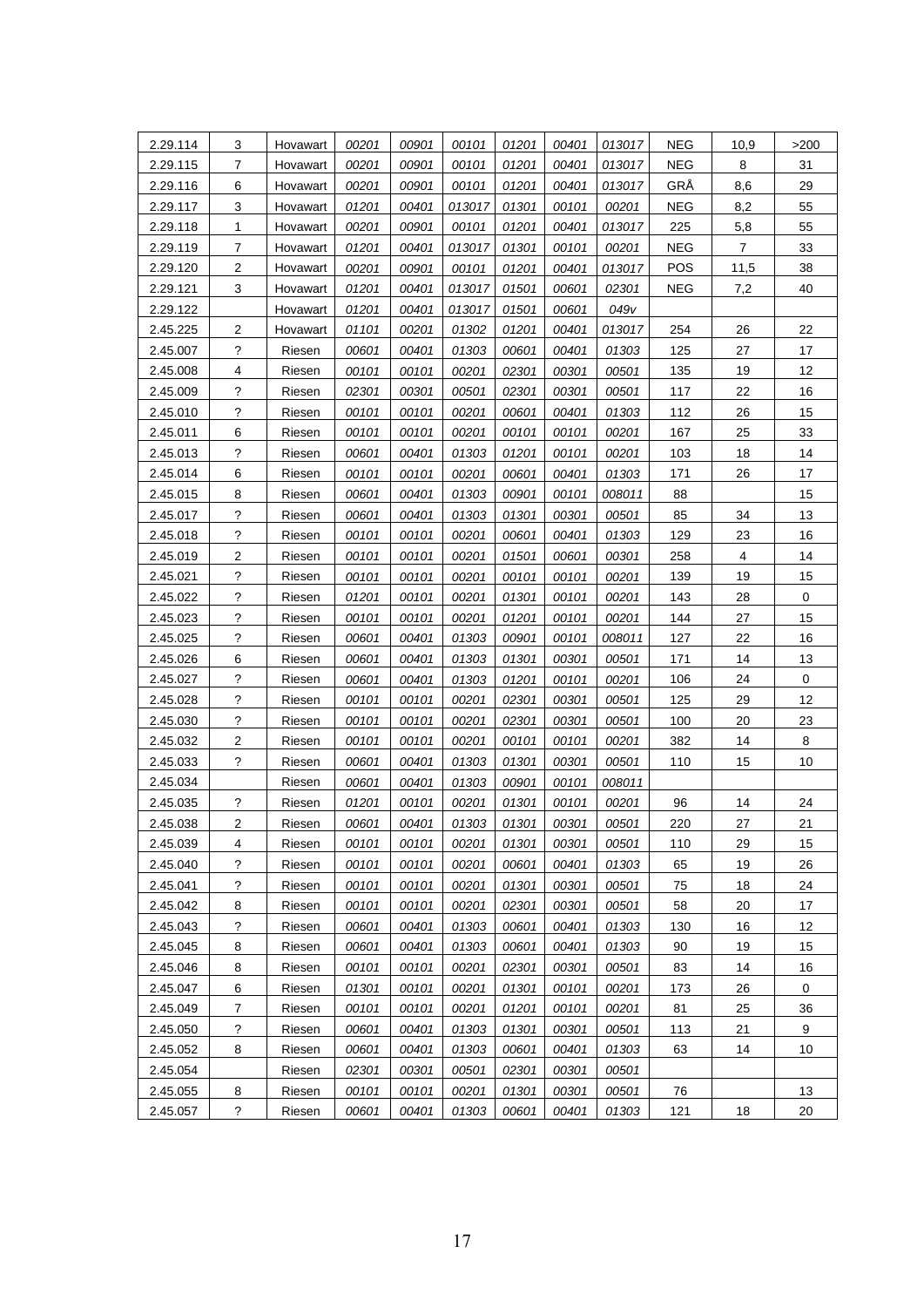| 2.45.058 | 8                       | Riesen | 00601 | 00401 | 01303 | 01301 | 00301 | 00501 | 83         | 17               | 0              |
|----------|-------------------------|--------|-------|-------|-------|-------|-------|-------|------------|------------------|----------------|
| 2.45.059 | 4                       | Riesen | 00101 | 00101 | 00201 | 02301 | 00301 | 00501 | 99         | 21               | $\pmb{0}$      |
| 2.45.062 | $\gamma$                | Riesen | 00101 | 00101 | 00201 | 01201 | 00101 | 00201 | 57         | 26               | 22             |
| 2.45.063 | 8                       | Riesen | 01301 | 00101 | 00201 | 01301 | 00301 | 00501 | 57         | 24               | 12             |
| 2.45.065 | 4                       | Riesen | 01201 | 00101 | 00201 | 01301 | 00101 | 00201 | 97         | $\,6\,$          | 13             |
| 2.45.068 | $\tilde{?}$             | Riesen | 00601 | 00401 | 01303 | 01301 | 00301 | 00501 | 119        | 16               | 10             |
| 2.45.071 | 8                       | Riesen | 01301 | 00101 | 00201 | 02301 | 00301 | 00501 | 89         | 19               | 11             |
| 2.45.074 | 8                       | Riesen | 00101 | 00101 | 00201 | 01201 | 00101 | 00201 | 76         | 11               | 16             |
| 2.45.075 | 8                       | Riesen | 00101 | 00101 | 00201 | 00101 | 00101 | 00201 | 70         | 18               | 21             |
| 2.45.078 | 6                       | Riesen | 01201 | 00101 | 00201 | 01301 | 00301 | 00501 | 160        | 10               | 14             |
| 2.45.079 | ?                       | Riesen | 00101 | 00101 | 00201 | 01201 | 00101 | 00201 | 110        | 18               | $\overline{7}$ |
| 2.45.080 | 1                       | Riesen | 00601 | 00401 | 01303 | 01301 | 00301 | 00501 | 255        | 14               | 84             |
| 2.45.081 | ?                       | Riesen | 01301 | 00301 | 00501 | 09401 | 00401 | 01303 | 148        | 10               | 10             |
| 2.45.082 | 8                       | Riesen | 00601 | 00401 | 01303 | 01301 | 00301 | 00501 | 98         | 13               | 16             |
| 2.45.084 | 6                       | Riesen | 01201 | 00101 | 00201 | 01201 | 00101 | 00201 | 165        | $\boldsymbol{2}$ | 23             |
| 2.45.085 | $\tilde{?}$             | Riesen | 00101 | 00101 | 00201 | 01201 | 00101 | 00201 | 101        | 18               | 20             |
| 2.45.095 | ?                       | Riesen | 00601 | 00401 | 01303 | 01301 | 00301 | 00501 | 102        | 14               | 20             |
| 2.45.097 | 8                       | Riesen | 01301 | 00301 | 00501 | 02301 | 00301 | 00501 | 57         | 17               | 19             |
| 2.45.099 | $\overline{2}$          | Riesen | 00601 | 00401 | 01303 | 01301 | 00101 | 00201 | 216        | 6                | 21             |
| 2.45.103 | ?                       | Riesen | 00101 | 00101 | 00201 | 00601 | 00401 | 01303 | 121        | 20               | 12             |
| 2.45.104 | $\ddot{?}$              | Riesen | 00101 | 00101 | 00201 | 00101 | 00101 | 00201 | 101        | 21               | 11             |
| 2.45.106 | 10                      | Riesen | 00101 | 00101 | 00201 | 00601 | 00401 | 01303 | 101        | 14               | 26             |
| 2.45.109 | 4                       | Riesen | 00101 | 00101 | 00201 | 01201 | 00101 | 00201 | 144        | 5                | 12             |
| 2.45.110 | 4                       | Riesen | 00101 | 00101 | 00201 | 00601 | 00401 | 01303 |            |                  |                |
| 2.45.132 |                         | Riesen | 01201 | 00101 | 00201 | 01301 | 00301 | 00501 |            |                  |                |
| 2.45.133 | 2                       | Riesen | 00101 | 00101 | 00201 | 02301 | 00301 | 00501 | 329        | 6                | 14             |
| 2.45.135 | 3                       | Riesen | 01301 | 00301 | 00501 | 01301 | 00301 | 00501 | <b>NEG</b> | 5,5              | 88             |
| 2.45.136 | $\tilde{?}$             | Riesen | 01201 | 00101 | 00201 | 01201 | 00101 | 00201 | 107        | 21               | $\pmb{0}$      |
| 2.45.137 | ?                       | Riesen | 01201 | 00101 | 00201 | 01201 | 00101 | 00201 | 110        | 20               | 11             |
| 2.45.138 | ?                       | Riesen | 01201 | 00101 | 00201 | 02301 | 00301 | 00501 | 90         | 44               | 13             |
| 2.45.139 | 3                       | Riesen | 00101 | 00101 | 00201 | 02301 | 00301 | 00501 | 109        | 10               | 46             |
| 2.45.140 | ?                       | Riesen | 01201 | 00101 | 00201 | 01201 | 00101 | 00201 | 106        | 6                | 21             |
| 2.45.144 | $\tilde{?}$             | Riesen | 00601 | 00401 | 01303 | 00601 | 00401 | 01303 | 99         | 32               | 12             |
| 2.45.150 | $\overline{\mathbf{c}}$ | Riesen | 00101 | 00101 | 00201 | 01301 | 00301 | 00501 | 381        | 22               | 32             |
| 2.45.153 | ?                       | Riesen | 00101 | 00101 | 00201 | 01301 | 00301 | 00501 | 72         | 29               | 0              |
| 2.45.161 | ?                       | Riesen | 01301 | 00301 | 00501 | 01501 | 00601 | 00301 | 64         | 26               | 11             |
| 2.45.164 | $\overline{c}$          | Riesen | 00101 | 00101 | 00201 | 01201 | 00101 | 00201 | 389        | 16               | 30             |
| 2.45.167 | $\ddot{?}$              | Riesen | 00101 | 00101 | 00201 | 00101 | 00101 | 00201 | 120        | 17               | 12             |
| 2.45.169 | 4                       | Riesen | 00101 | 00101 | 00201 | 01201 | 00101 | 00201 | 112        | 20               | 9              |
| 2.45.171 | 1                       | Riesen | 01301 | 00301 | 00501 | 01301 | 00301 | 00501 | POS        | 4,7              | 123            |
| 2.45.173 | ?                       | Riesen | 01301 | 00301 | 00501 | 01501 | 00601 | 00301 | 93         | 26               | 9              |
| 2.45.175 | $\gamma$                | Riesen | 00601 | 00401 | 01303 | 02301 | 00301 | 00501 | 116        | 19               | 15             |
| 2.45.179 | $\ddot{?}$              | Riesen | 00601 | 00401 | 01303 | 01201 | 00101 | 00201 | 88         | 40               | 10             |
| 2.45.180 | $\gamma$                | Riesen | 00601 | 00401 | 01303 | 01301 | 00301 | 00501 | 86         | 18               | 26             |
| 2.45.183 | $\tilde{?}$             | Riesen | 00101 | 00101 | 00201 | 01301 | 00101 | 00201 | 145        | 13               | 17             |
| 2.45.186 | 10                      | Riesen | 00101 | 00101 | 00201 | 01301 | 00101 | 00201 | 101        | 10               | 26             |
| 2.45.189 | 6                       | Riesen | 01201 | 00101 | 00201 | 02301 | 00301 | 00501 | 167        | 15               | 11             |
| 2.45.196 | $\,6\,$                 | Riesen | 01201 | 00101 | 00201 | 01201 | 00101 | 00201 | 151        | 21               | $\pmb{0}$      |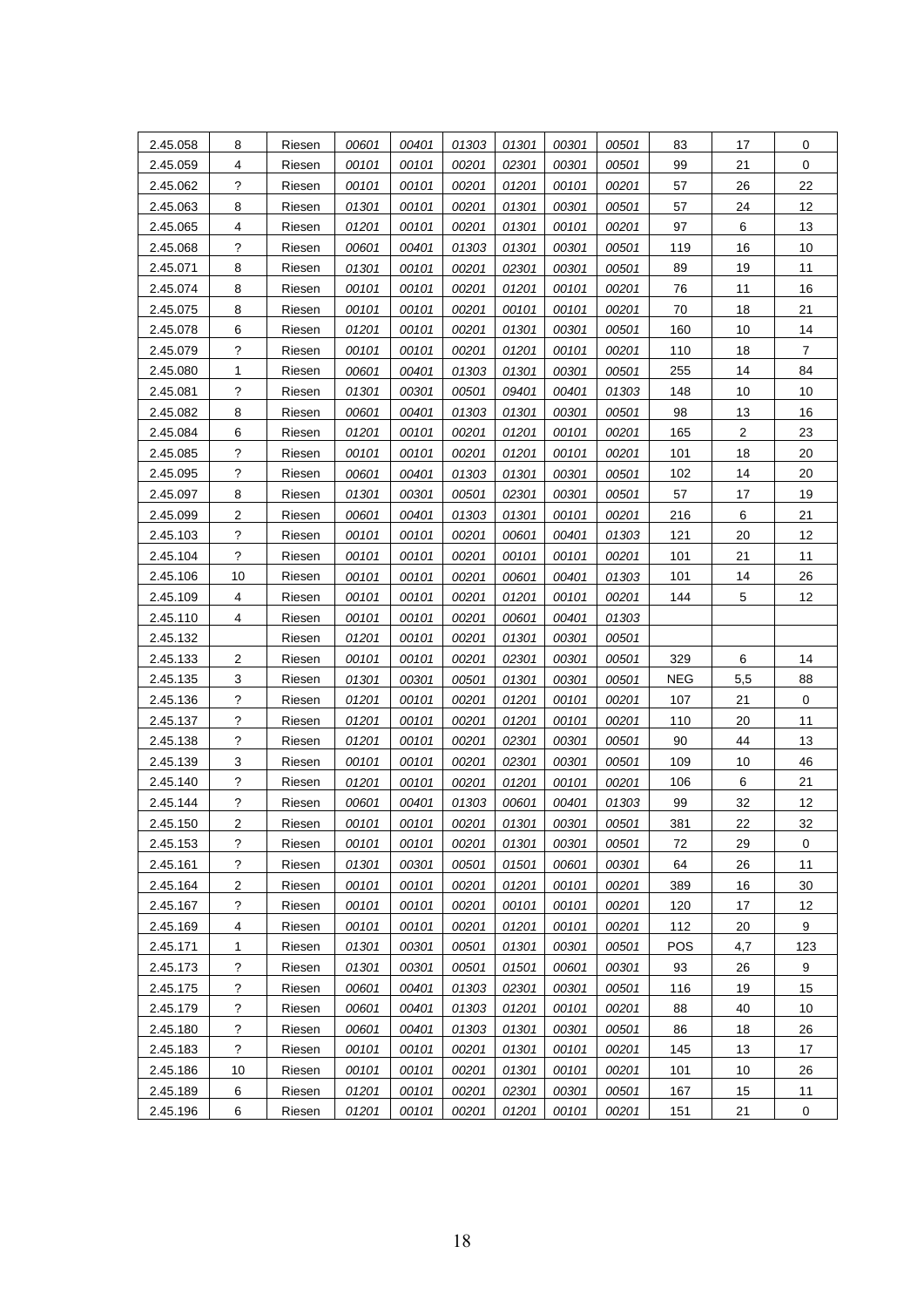| 2.45.197 | ?                       | Riesen | 01301 | 00101 | 00201 | 01301 | 00301       | 00501         | 100        | 13             | 20               |
|----------|-------------------------|--------|-------|-------|-------|-------|-------------|---------------|------------|----------------|------------------|
| 2.45.206 | $\overline{\mathbf{c}}$ | Riesen | 01201 | 00101 | 00201 | 01201 | 00101       | 00201         | 1377       | 34             | 17               |
| 2.45.207 | ?                       | Riesen | 00101 | 00101 | 00201 | 00601 | 00401       | 01303         | 64         | 46             | 14               |
| 2.45.214 | ?                       | Riesen | 00101 | 00101 | 00201 | 01301 | 00301       | 00501         | 101        | 28             | 10               |
| 2.45.215 | $\gamma$                | Riesen | 01301 | 00301 | 00501 | 01501 | 00601       | 00301         | 105        | 34             | $\boldsymbol{9}$ |
| 2.45.217 | 1                       | Riesen | 00101 | 00101 | 00201 | 01301 | 00301       | 00501         | 302        | $\mathbf 5$    | 56               |
| 2.45.218 | $\overline{2}$          | Riesen | 01201 | 00101 | 00201 | 01201 | 00101       | 00201         | 449        | 15             | 31               |
| 2.45.221 | ?                       | Riesen | 01301 | 00301 | 00501 | 01301 | 00301       | 00501         | 122        | 22             | 19               |
| 2.45.222 | 3                       | Riesen | 00601 | 00401 | 01303 | 01301 | 00301       | 00501         | 81         | 10             | 41               |
| 2.45.223 | 7                       | Riesen | 00101 | 00101 | 00201 | 01301 | 00301       | 00501         | 52         | 30             | 36               |
| 2.45.224 | ?                       | Riesen | 00101 | 00101 | 00201 | 00601 | 00401       | 01303         | 130        | 17             | 10               |
| 2.45.227 | 1                       | Riesen | 01201 | 00101 | 00201 | 01301 | 00301       | 00501         | 1436       | 5              | 54               |
| 2.45.228 | ?                       | Riesen | 00101 | 00101 | 00201 | 01301 | 00301       | 00501         | 121        | 25             | 21               |
| 2.45.229 | $\overline{\mathbf{c}}$ | Riesen | 00101 | 00101 | 00201 | 01301 | 00301       | 00501         | <b>NEG</b> | 2,4            | 49               |
| 2.45.235 | 10                      | Riesen | 00101 | 00101 | 00201 | 01501 | 00601       | 00301         | 131        | 16             | 22               |
| 2.45.239 | 6                       | Riesen | 01301 | 00301 | 00501 | 01501 | 00601       | 00301         | 152        | 20             | $\mathbf 0$      |
| 2.45.241 | 2                       | Riesen | 01201 | 00101 | 00201 | 01201 | 00101       | 00201         | 200        | 16             | $\mathbf 0$      |
| 2.45.244 | 2                       | Riesen | 00101 | 00101 | 00201 | 00101 | 00101       | 00201         | 592        | 19             | $\pmb{0}$        |
| 2.45.246 | $\tilde{?}$             | Riesen | 00101 | 00101 | 00201 | 01301 | 00101       | 00201         | 73         | 28             | 18               |
| 2.45.247 | ?                       | Riesen | 00101 | 00101 | 00201 | 00101 | 00101       | 00201         | 130        | 13             | 16               |
| 2.45.248 |                         | Riesen | 00101 | 00101 | 00201 | 00601 | 00401       | 01303         |            |                |                  |
| 2.45.249 | ?                       | Riesen | 00101 | 00101 | 00201 | 00101 | 00101       | 00201         | 107        | 30             | $\,$ 8 $\,$      |
| 2.45.250 | 1                       | Riesen | 00101 | 00101 | 00201 | 00601 | 00401       | 01303         | 1106       | $\overline{2}$ | 58               |
| 2.45.251 | $\gamma$                | Riesen | 00101 | 00101 | 00201 | 00601 | 00401       | 01303         | 108        | 20             | 12               |
| 2.45.252 | $\gamma$                | Riesen | 00101 | 00101 | 00201 | 00601 | 00401       | 01303         | 101        | 18             | $\bf 8$          |
| 2.45.253 | 9                       | Riesen | 00101 | 00101 | 00201 | 00101 | 00101       | 00201         | 81         | 24             | 11               |
| 2.45.254 | 9                       | Riesen | 00101 | 00101 | 00201 | 00101 | 00101       | 00201         | 54         | 20             | 12               |
| 2.45.256 | 9                       | Riesen | 01301 | 00301 | 00501 | 01501 | 00601       | 00301         | 91         | 4              | 15               |
| 2.45.265 | 9                       | Riesen | 00601 | 00401 | 01303 | 00901 | 00101       | 008011        | 97         | 23             | 17               |
| 2.45.267 | 7                       | Riesen | 00101 | 00101 | 00201 | 00101 | 00101       | 00201         | 89         | 28             | 38               |
| 2.45.271 | 9                       | Riesen | 00101 | 00101 | 00201 | 00101 | 00101       | 00201         | 92         | 23             | 13               |
| 2.45.272 | ?                       | Riesen | 00101 | 00101 | 00201 | 00601 | 00401       | 01303         | 82         | 26             | 13               |
| 2.45.288 | 6                       | Riesen | 01201 | 00101 | 00201 | 02301 | 00301       | 00501         | GRÅ        | $\overline{7}$ | 26               |
| 2.45.289 | $\overline{2}$          | Riesen | 00101 | 00101 | 00201 | 01301 | 00101       | 00201         | POS        | 2,7            | $<$ 14           |
| 2.45.290 | 7                       | Riesen | 01301 | 00301 | 00501 | 01301 | 00301       | 00501         | NEG        | 8              | 32               |
| 2.45.291 | 2                       | Riesen | 00101 | 00101 | 00201 | 02301 | 00301       | 00501         | POS        | 5              | 22               |
| 2.45.292 | 8                       | Riesen | 01201 | 00101 | 00201 | 02301 | 00301       | 00501         | <b>NEG</b> | 11,6           | $<$ 14           |
| 2.45.293 | $\ddot{?}$              | Riesen | 00601 | 00401 | 01303 | 00601 | 00401       | 01303         | <b>NEG</b> | 7,3            | < 14             |
| 2.45.294 | 1                       | Riesen | 01301 | 00101 | 00201 | 01301 | 00301       | 00501         | POS        | 14             | 163              |
| 2.45.295 | $\ddot{?}$              | Riesen | 00601 | 00401 | 01303 | 01201 | 00101       | 00201         | <b>NEG</b> | 5,1            | $<$ 14           |
| 2.45.296 | ?                       | Riesen | 00101 | 00101 | 00201 | 01301 | 00301       | 00501         | <b>NEG</b> | 5,9            | 24               |
| 2.45.297 | 3                       | Riesen | 01201 | 00101 | 00201 | 02301 | 00301       | 00501         | GRÅ        | 4,6            | 49               |
| 2.45.298 | 1                       | Riesen | 00101 | 00101 | 00201 | 01201 | 00101       | 00201         | POS        | 1,4            | 45               |
| 2.45.299 | ?                       | Riesen | 00101 | 00101 | 00201 | 01301 | 00101       | 00201         | <b>NEG</b> | 20,7           | < 14             |
| 2.45.300 | 8                       | Riesen | 01301 | 00301 | 00501 | 02301 | 00301       | 00501         | <b>NEG</b> | 8              | < 14             |
| 2.45.301 | 9                       | Riesen | 00101 | 00101 | 00201 | 02301 | 00301       | 00501         | <b>NEG</b> | 16,5           | < 14             |
| 2.45.302 | 3                       | Riesen | 00101 | 00101 | 00201 | 01301 | 00301       | 00501         | <b>NEG</b> | 2,4            | 49               |
| 2.45.303 | $\tilde{?}$             | Riesen | 00601 | 00401 | 01303 | 01301 | $\tilde{z}$ | $\mathcal{P}$ | <b>NEG</b> | 2,8            | 19               |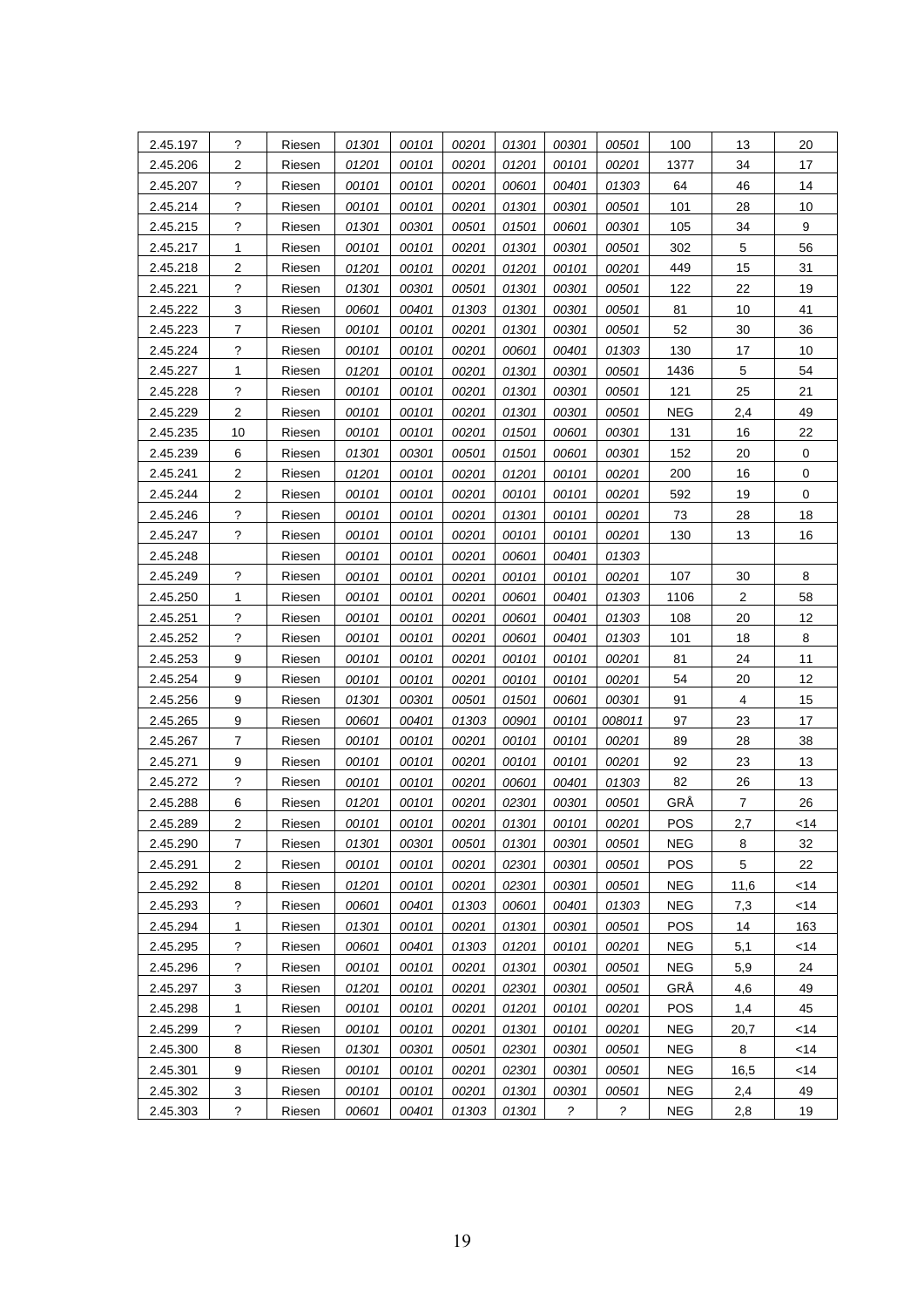| 2.45.304 | 9              | Riesen | 00101 | 00101 | 00201 | 01301 | 00301 | 00501 | <b>NEG</b> | 12,5 | 17   |
|----------|----------------|--------|-------|-------|-------|-------|-------|-------|------------|------|------|
| 2.45.305 | 6              | Riesen | 01201 | 00101 | 00201 | 01301 | 00101 | 00201 | GRÄ        | 6,4  | 27   |
| 2.45.306 | 2              | Riesen | 01301 | 00101 | 00201 | 01301 | 00301 | 00501 | <b>POS</b> | 6,3  | 19   |
| 2.45.307 | $\gamma$       | Riesen | 00101 | 00101 | 00201 | 01201 | 00101 | 00201 | <b>NEG</b> | 4,9  | 19   |
| 2.45.308 | ?              | Riesen | 01301 | 00101 | 00201 | 01301 | 00301 | 00501 | <b>NEG</b> | 4    | 23   |
| 2.45.309 | $\gamma$       | Riesen | 00101 | 00101 | 00201 | 01201 | 00101 | 00201 | <b>NEG</b> | 7,7  | 26   |
| 2.45.310 | 2              | Riesen | 01301 | 00101 | 00201 | 01301 | 00301 | 00501 | <b>POS</b> | 5,5  | 29   |
| 2.45.311 | $\gamma$       | Riesen | 01201 | 00101 | 00201 | 01301 | 00301 | 00501 | <b>NEG</b> | 6,3  | 20   |
| 2.45.312 | 6              | Riesen | 01201 | 00101 | 00201 | 01301 | 00301 | 00501 | GRÄ        | 8,5  | 23   |
| 2.45.313 | $\gamma$       | Riesen | 01201 | 00101 | 00201 | 01301 | 00301 | 00501 | <b>NEG</b> | 5,4  | 20   |
| 2.45.314 | 3              | Riesen | 01301 | 00301 | 00501 | 01301 | 00301 | 00501 | <b>NEG</b> | 5,5  | 88   |
| 2.45.315 | $\overline{7}$ | Riesen | 01201 | 00101 | 00201 | 01301 | 00101 | 00201 | <b>NEG</b> | 3,7  | 38   |
| 2.45.316 | 3              | Riesen | 01201 | 00101 | 00201 | 01301 | 00301 | 00501 | <b>NEG</b> | 4,6  | 83   |
| 2.45.317 | 3              | Riesen | 00101 | 00101 | 00201 | 01201 | 00101 | 00201 | <b>NEG</b> | 4,7  | 40   |
| 2.45.318 | 1              | Riesen | 01301 | 00301 | 00501 | 01301 | 00301 | 00501 | <b>POS</b> | 4,7  | 123  |
| 2.45.319 | 3              | Riesen | 00101 | 00101 | 00201 | 00601 | 00401 | 01303 |            | 10,2 | 54   |
| 2.45.320 | 3              | Riesen | 00601 | 00401 | 01303 | 01301 | 00101 | 00201 |            | 24,9 | >200 |
| 2.45.321 |                | Riesen | 00101 | 00101 | 00201 | 00601 | 00401 | 01303 |            |      |      |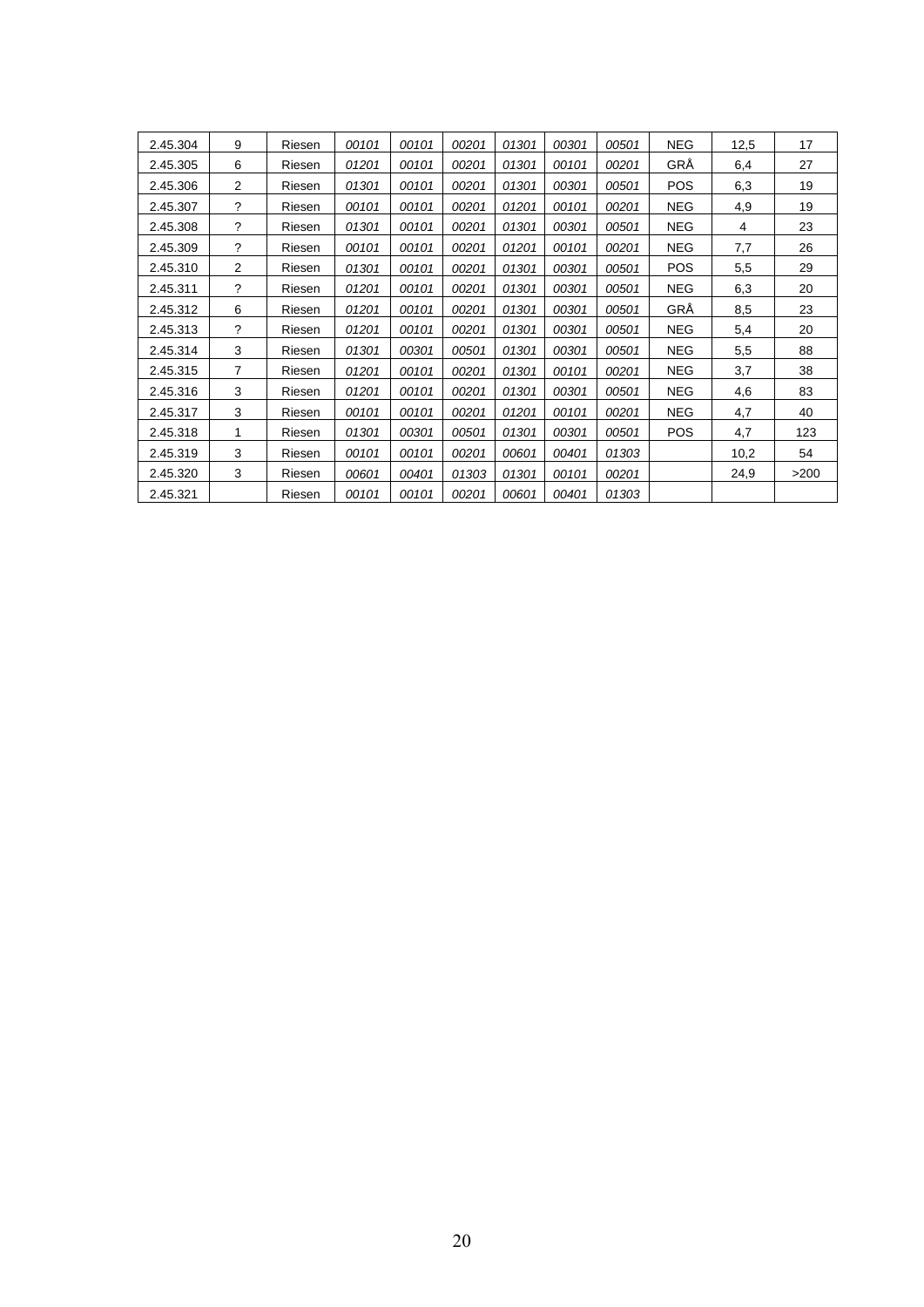| Antigen                          | 00101*00101*00201  | 00101*00101*00201   | Total |
|----------------------------------|--------------------|---------------------|-------|
| Case                             | $\! +$<br>31       | 85                  | 116   |
| Control                          | 14                 | 30                  | 44    |
| Total                            | 45                 | 115                 | 160   |
|                                  |                    |                     |       |
| Risk ratio: 0.8399               |                    |                     |       |
| Odds ratio: 0.7815<br>$X^2: 0.2$ |                    |                     |       |
| $p = 0.654721$                   |                    |                     |       |
|                                  |                    |                     |       |
| Antigen                          | 00601*00401*01303  | 00601*00401*01303   | Total |
|                                  | $^{+}$             |                     |       |
| Case                             | 10                 | 106                 | 116   |
| Control                          | 8                  | 36                  | 44    |
| Total                            | 18                 | 142                 | 160   |
| Risk ratio: 0.4741               |                    |                     |       |
| Odds ratio: 0.4245               |                    |                     |       |
| $X^2$ : -                        |                    |                     |       |
| $p = -$                          |                    |                     |       |
|                                  |                    |                     |       |
| Antigen                          | 00901*00101*008011 | 00901*00101*008011  | Total |
|                                  | $^{+}$             |                     |       |
| Case                             | $\boldsymbol{0}$   | 116                 | 116   |
| Control                          | 2                  | 42                  | 44    |
| Total                            | $\overline{2}$     | 158                 | 160   |
| Risk ratio: 0                    |                    |                     |       |
| Odds ratio: 0                    |                    |                     |       |
| $X^2$ : -                        |                    |                     |       |
| $p = -$                          |                    |                     |       |
|                                  |                    |                     |       |
| Antigen                          | 01201*00101*00201  | $01201*00101*00201$ | Total |
|                                  | $^{+}$             |                     |       |
| Case                             | 26                 | 90                  | 116   |
| Control                          | $\overline{2}$     | 42                  | 44    |
| Total                            | 28                 | 132                 | 160   |
| Risk ratio: 4.931                |                    |                     |       |
| Odds ratio: 6.0667               |                    |                     |       |
| $X^2$ : 5.87                     |                    |                     |       |
| $p = 0.015401$                   |                    |                     |       |
|                                  |                    |                     |       |

# **8.2. Table S2A. Giant Schnauzer 2x2 Contingency tables**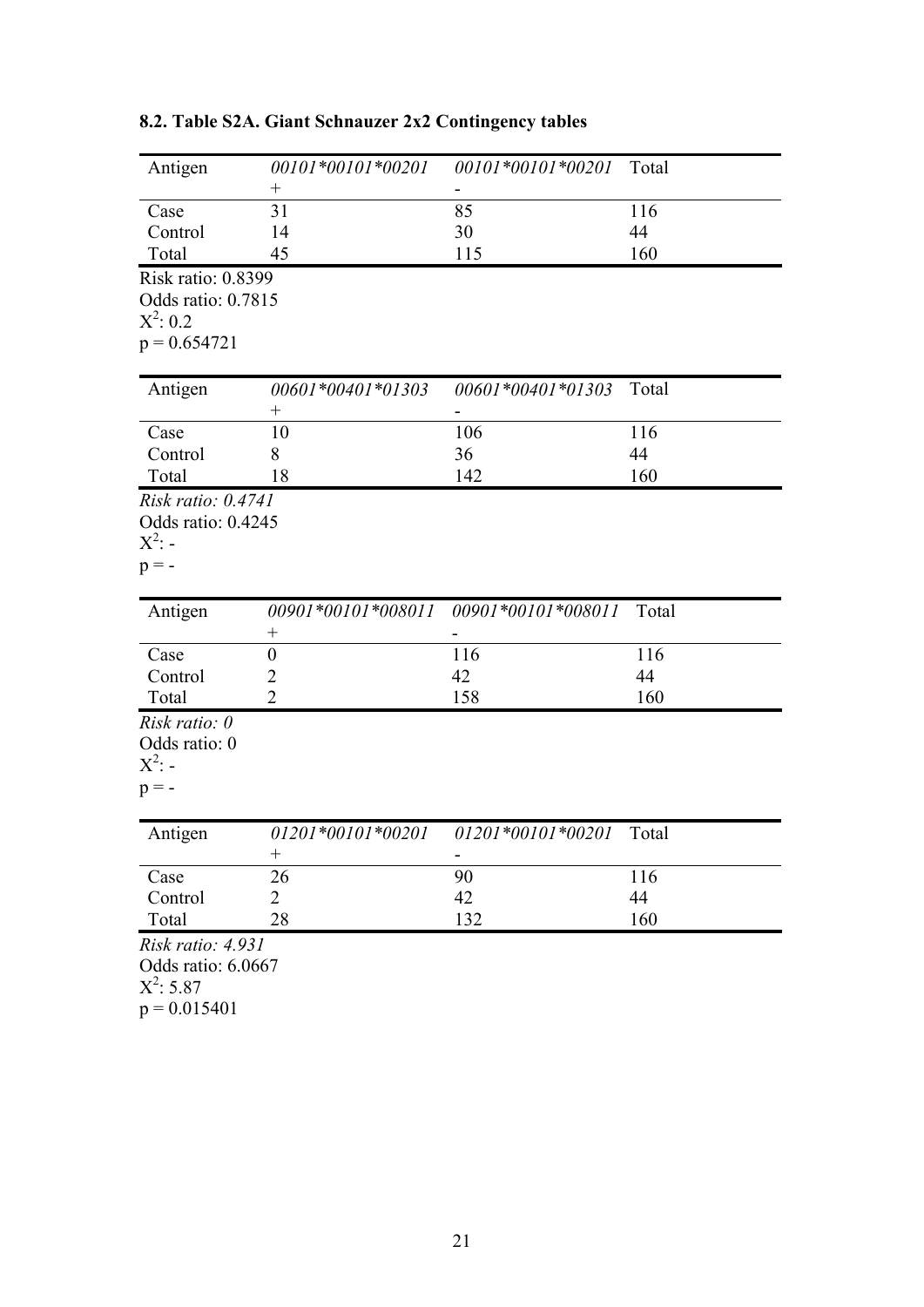| Antigen                                                                    | 01301*00101*00201<br>$^{+}$ | 01301*00101*00201 | Total |
|----------------------------------------------------------------------------|-----------------------------|-------------------|-------|
| Case                                                                       | 11                          | 105               | 116   |
| Control                                                                    | 2                           | 42                | 44    |
| Total                                                                      | 13                          | 147               | 160   |
| Risk ratio: 2.0862                                                         |                             |                   |       |
| Odds ratio: 2.2<br>$X^2$ : -                                               |                             |                   |       |
| $p = -$                                                                    |                             |                   |       |
| Antigen                                                                    | 01301*00301*00501<br>$^{+}$ | 01301*00301*00501 | Total |
| Case                                                                       | 28                          | 88                | 116   |
| Control                                                                    | 8                           | 36                | 44    |
| Total                                                                      | 36                          | 124               | 160   |
| Risk ratio: 1.3276<br>Odds ratio: 1.4318<br>$X^2$ : 0.35<br>$p = 0.554113$ |                             |                   |       |
| Antigen                                                                    | 02301*00301*00501<br>$^{+}$ | 02301*00301*00501 | Total |
| Case                                                                       | 8                           | 108               | 116   |
| Control                                                                    | 7                           | 37                | 44    |
| Total                                                                      | 15                          | 145               | 160   |
| Risk ratio: 0.4335                                                         |                             |                   |       |
| Odds ratio: 0.3915<br>$X^2$ : -<br>$p = -$                                 |                             |                   |       |
| Antigen                                                                    | 09401*00401*01303<br>$^{+}$ | 09401*00401*01303 | Total |
| Case                                                                       | $\boldsymbol{0}$            | 116               | 116   |
| Control                                                                    | $\boldsymbol{0}$            | 44                | 44    |
| Total                                                                      | $\boldsymbol{0}$            | 160               | 160   |
| Risk ratio: 0<br>Odds ratio: 0<br>$X^2$ : -<br>$p = -$                     |                             |                   |       |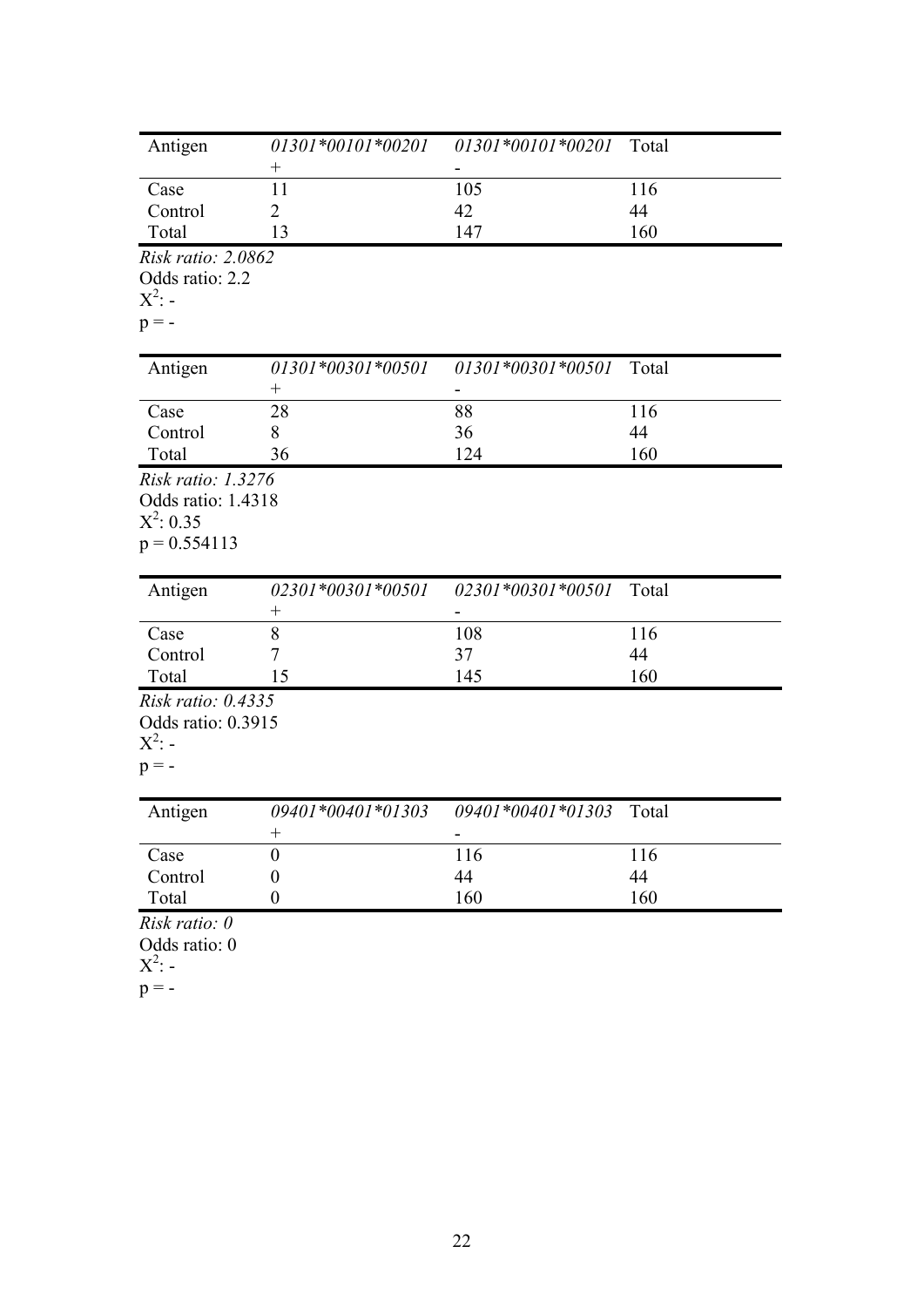| Antigen                   | 09501*00101*00201  | 09501*00101*00201 Total |       |
|---------------------------|--------------------|-------------------------|-------|
|                           | $\hspace{0.1mm} +$ |                         |       |
| Case                      | $\theta$           | 116                     | 116   |
| Control                   | 0                  | 44                      | 44    |
| Total                     | $\theta$           | 160                     | 160   |
| Risk ratio: $\theta$      |                    |                         |       |
| Odds ratio: 0             |                    |                         |       |
| $X^2$ : -                 |                    |                         |       |
| $p = -$                   |                    |                         |       |
|                           |                    |                         |       |
| Antigen                   | 01501*00601*00301  | $01501*00601*00301$     | Total |
|                           | $\hspace{0.1mm} +$ |                         |       |
| Case                      | $\overline{2}$     | 114                     | 116   |
| Control                   |                    | 43                      | 44    |
|                           |                    |                         |       |
| Total                     | 3                  | 157                     | 160   |
| <i>Risk ratio: 0.7586</i> |                    |                         |       |
| Odds ratio: 0.7544        |                    |                         |       |
| $X^2$ : -                 |                    |                         |       |

# **8.3. Table S2B. Hovawart 2x2 Contingency tables**

| Antigen                   | 00201*00901*00101 | 00201*00901*00101 Total |       |
|---------------------------|-------------------|-------------------------|-------|
|                           | $^{+}$            |                         |       |
| Case                      | 14                | 44                      | 58    |
| Control                   | $\overline{2}$    | 24                      | 26    |
| Total                     | 16                | 68                      | 84    |
| <i>Risk ratio: 3.1379</i> |                   |                         |       |
| Odds ratio: 3.8182        |                   |                         |       |
| $X^2$ : -                 |                   |                         |       |
| $p = -$                   |                   |                         |       |
|                           |                   |                         |       |
| Antigen                   | 01101*00201*01302 | $01101*00201*01302$     | Total |
|                           | $^+$              |                         |       |
| Case                      | $\overline{2}$    | 56                      | 58    |
| Control                   | 3                 | 23                      | 26    |
| Total                     | 5                 | 79                      | 84    |
| Risk ratio: 0.2989        |                   |                         |       |
| Odds ratio: 0.2738        |                   |                         |       |
|                           |                   |                         |       |
| $X^2$ : -                 |                   |                         |       |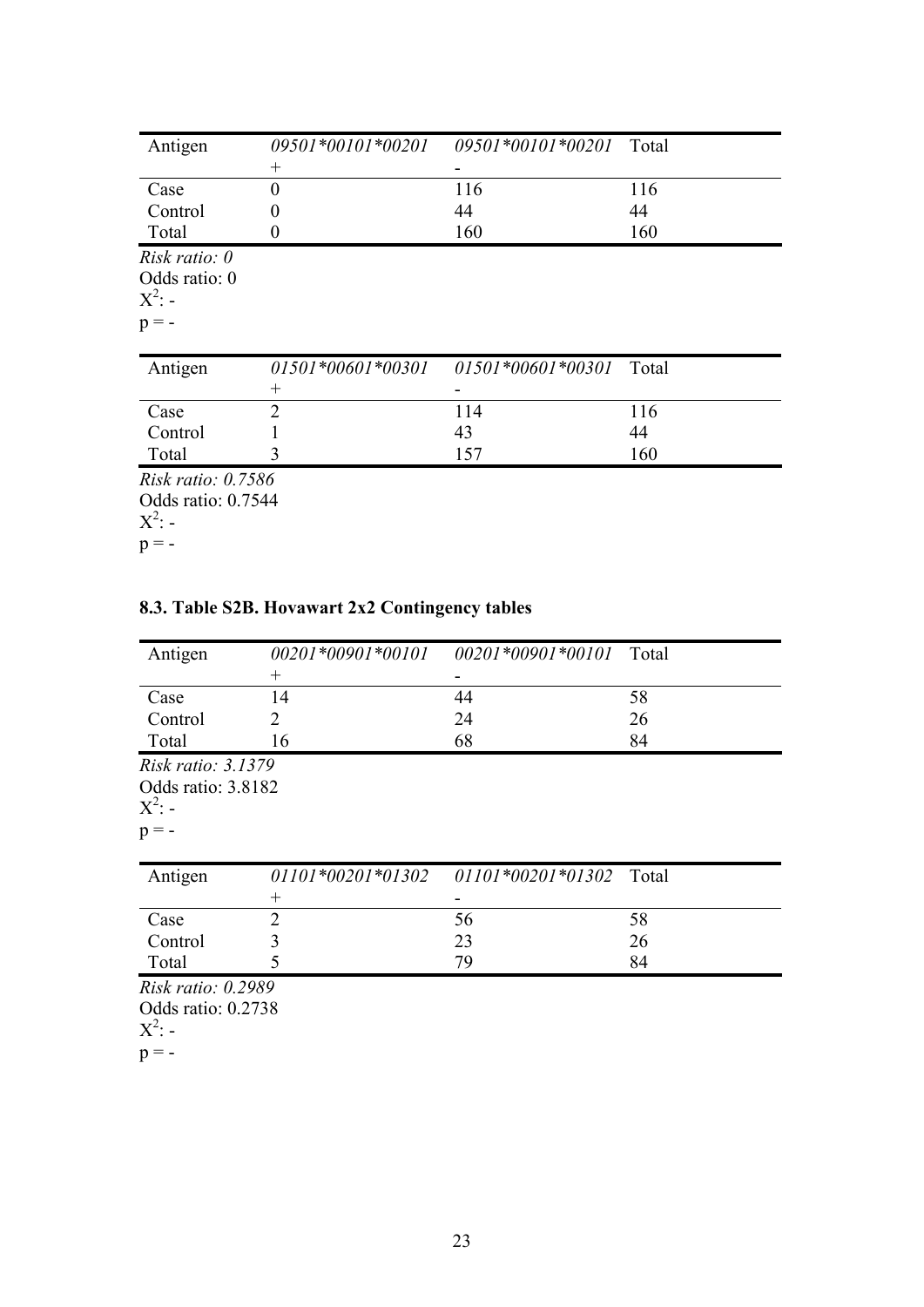| Antigen                                                |                             | 01201*00401*013017 01201*00401*013017 | Total |
|--------------------------------------------------------|-----------------------------|---------------------------------------|-------|
| Case                                                   | $\! +$<br>25                | 33                                    | 58    |
| Control                                                | 13                          | 13                                    | 26    |
| Total                                                  | 38                          | 46                                    | 84    |
| Risk ratio: 0.8621                                     |                             |                                       |       |
| Odds ratio: 0.7576                                     |                             |                                       |       |
| $X^2$ : 0.12                                           |                             |                                       |       |
| $p = 0.729034$                                         |                             |                                       |       |
| Antigen                                                | 01301*00101*00201           | 01301*00101*00201                     | Total |
|                                                        | $^{+}$                      |                                       |       |
| Case                                                   | 9                           | 49                                    | 58    |
| Control                                                | $\overline{2}$              | 24                                    | 26    |
| Total                                                  | 11                          | 73                                    | 84    |
| Odds ratio: 2.2041<br>$X^2$ : -<br>$p = -$             |                             |                                       |       |
| Antigen                                                | 01301*00101*00802<br>$^{+}$ | 01301*00101*00802                     | Total |
| Case                                                   | $\boldsymbol{0}$            | 58                                    | 58    |
| Control                                                | 1                           | 25                                    | 26    |
| Total                                                  |                             | 83                                    | 84    |
| Risk ratio: 0<br>Odds ratio: 0<br>$X^2$ : -<br>$p = -$ |                             |                                       |       |
| Antigen                                                | 01501*00601*00301<br>$^{+}$ | 01501*00601*00301                     | Total |
| Case                                                   | $\overline{\mathbf{3}}$     | 55                                    | 58    |
| Control                                                | $\overline{2}$              | 24                                    | 26    |
| Total                                                  | 5                           | 79                                    | 84    |
| Risk ratio: 0.6724<br>Odds ratio: 0.6545<br>$X^2$ : -  |                             |                                       |       |

 $p = -$